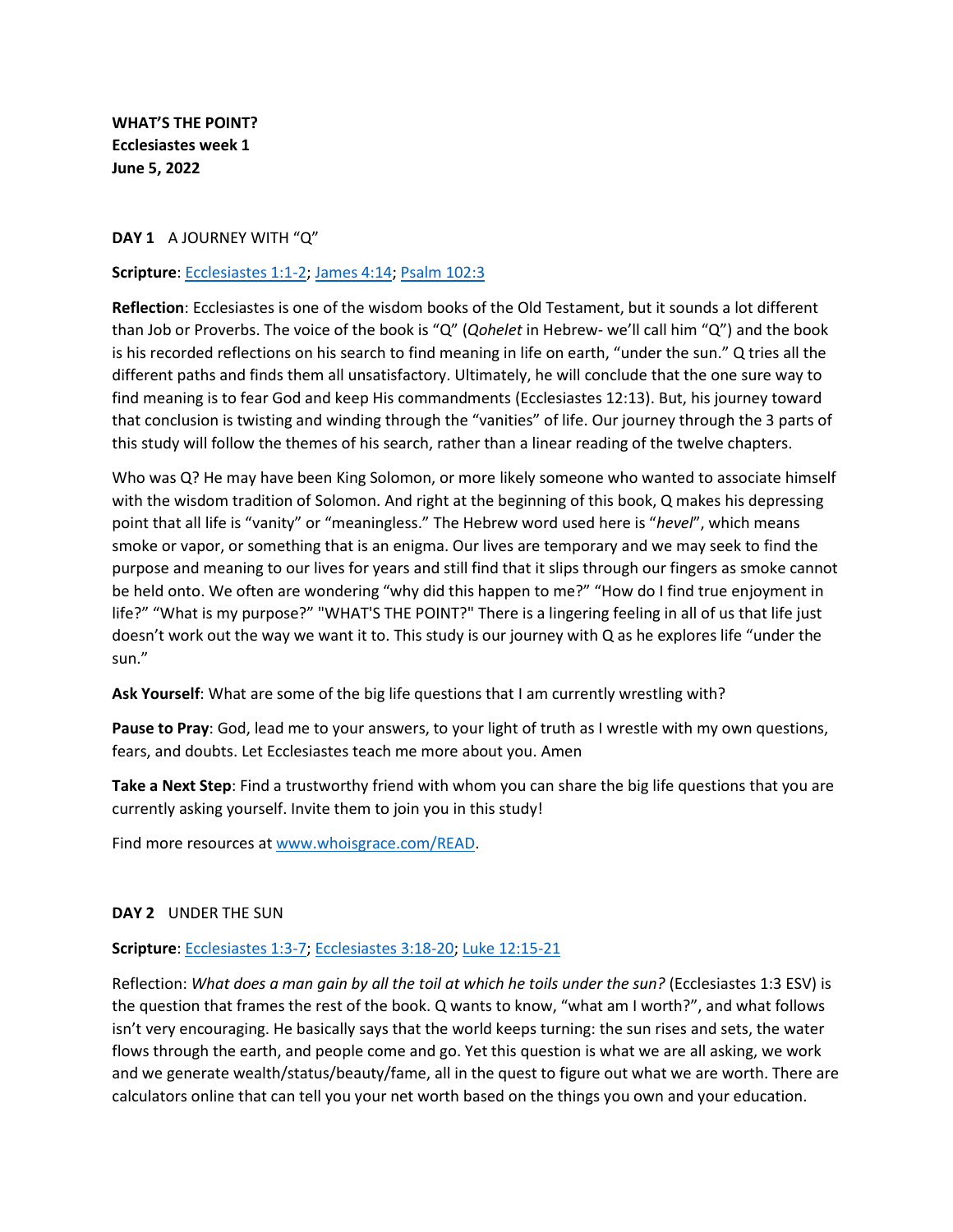Ultimately, all of these things let us down because they are only temporary. At some point we all die and all of it goes away. That's not a cheerful thought!

The only one who is able to give lasting us worth is God Himself. But, for now, this is outside of Q's consideration because he is only looking at life "under the sun." This repeated phrase will come up again and again. Remember, as you read, Q's limited perspective of this temporal world.

**Ask Yourself**: Where am I looking to find my worth? What would happen if those things were gone from my life?

**Pause to Pray**: Ask God to reveal to you the things that you are depending on to give your life value.

**Take a Next Step**: Make two lists- "I am..." and "I have…" When you think you're done, go back and circle or highlight the most important things on the lists.

## **DAY 3** WEARY

## **Scripture**: [Ecclesiastes 1:8;](https://www.biblegateway.com/passage/?search=Ecclesiastes+1%3A8&version=ESV) [Psalm 90:10;](https://www.biblegateway.com/passage/?search=Psalm+90%3A10&version=ESV) [Psalm 102:4-11](https://www.biblegateway.com/passage/?search=Psalm+102%3A4-11&version=ESV)

**Reflection**: Weariness. This is the result of all our toil in life, according to Q. We get up at the same time each day, go to work, come home, eat dinner, watch TV and go to bed. Only to get up again the next day and do it all again! We finish the laundry only to have to start it all over again! The grass needs cut…again. The bills need paid…again. We run on the treadmill of life and then wake up one day to find that we haven't really gone anywhere. And yet, we are so tired. We need something to cut through the meaninglessness and give us hope and a desire for the future.

**Ask Yourself**: How have you experienced the weariness in life?

**Pause to Pray**: Tell God about how the routine of life feels weary. He hears and He cares!

**Take a Next Step**: Ask people in your life about the things that give them hope and purpose in life. Listen carefully- do they find hope in temporary or eternal things? Invite someone who has found lasting hope for a cup of coffee, and ask them about their hope.

### **DAY 4** NOTHING NEW

# **Scripture**: [Ecclesiastes 1: 9-11;](https://www.biblegateway.com/passage/?search=Ecclesiastes+1%3A+9-11&version=ESV) [Romans 8:18-25](https://www.biblegateway.com/passage/?search=Romans+8%3A18-25&version=ESV)

**Reflection**: *There is nothing new under the sun.* We all often pretend that there is something new to help snap us out of the weariness that we all experience in life "under the sun." A new diet, a new selfhelp book, a new job, a new relationship, a new gadget, a new toy, etc. The reality is that it's not really new. Fashion trends go in circles, coming back into popularity about every 20-50 years. New relationships that promise to be different than the old one ends up having the same problems, because relationships are hard! Because people (including you and me) are imperfect! We are groaning with all of creation for something more. What we long for is not something new. We long for something that is lasting and true.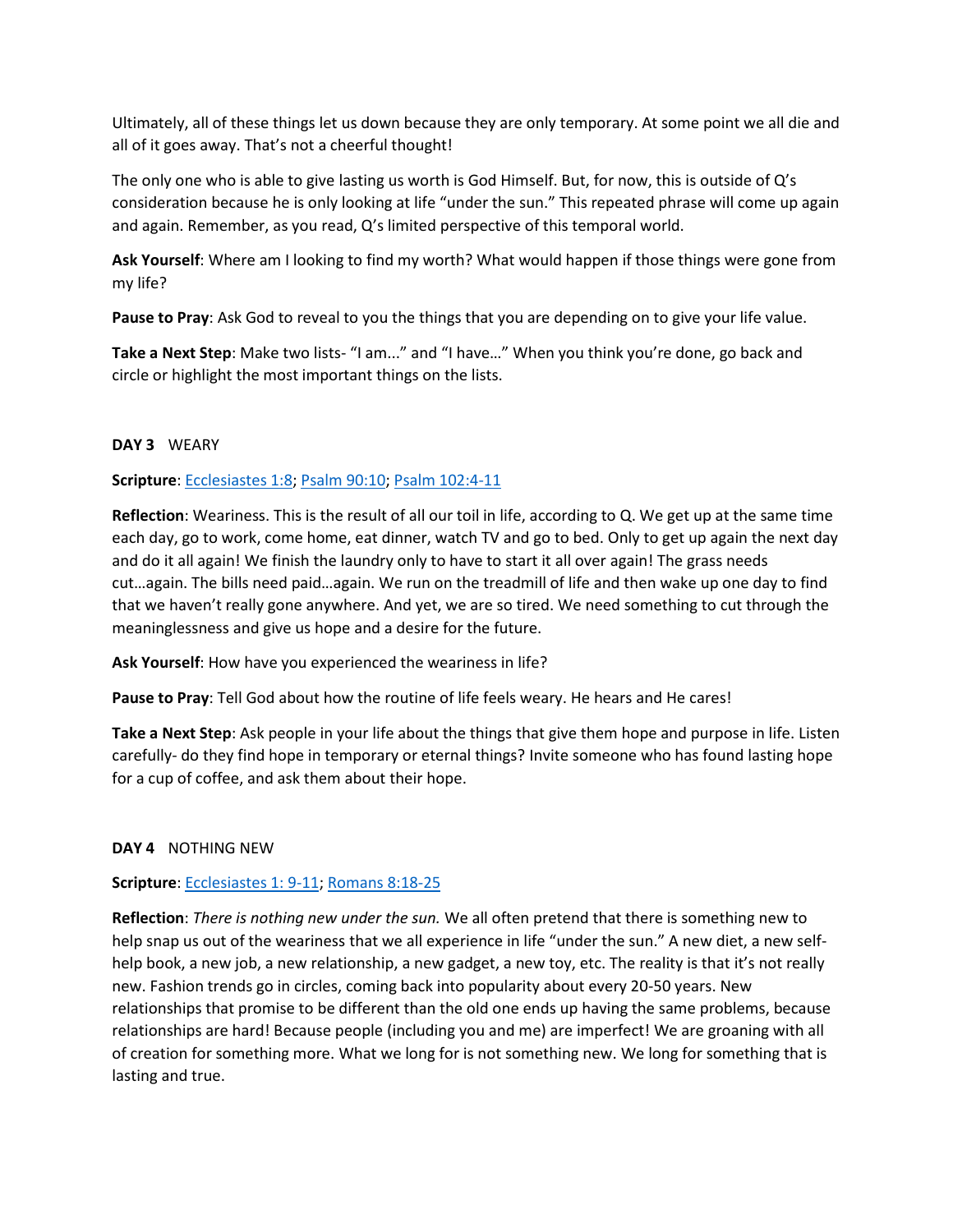**Ask Yourself**: What are some ways that you expect something in this world is going to satisfy your longing for new or better or more?

**Pause to Pray**: Ask God to reveal to you the ways you have substituted a poor replacement for truth and eternal satisfaction. Ask Him to reveal Himself as you journey with Q through Ecclesiastes.

**Take a Next Step**: Don't add anything "new" to your day or your week! Instead, look at the "fixes" you're already trying to make life better, to find more satisfaction, or to fill the gaps where you feel life is lacking. Which of these are really not working? How can you eliminate them?

### **DAY 5** SOME HOPE

## **Scripture**: [Matthew 6:19-21;](https://www.biblegateway.com/passage/?search=Matthew+6%3A19-21&version=ESV) [Matthew 11:28-30;](https://www.biblegateway.com/passage/?search=Matthew+11%3A28-30&version=ESV) [Romans 8: 26-27](https://www.biblegateway.com/passage/?search=Romans+8%3A+26-27&version=ESV)

**Reflection**: To read Ecclesiastes is to wonder sometimes if Q has any hope! But, remember, Q's perspective is "under the sun." He lived and wrote before God became flesh and came to live among us. As followers of God living under the new covenant, we know that Jesus is the one who gives our lives purpose and meaning. He has died for us so that we can find enjoyment and hope in life. He encourages us to find treasures in heaven instead of on earth. He wants us to come to him with our burdens and weariness confident that He will give our souls rest. And He has given us the Holy Spirit so that we can come to Him even when we don't quite know how or what to say. Jesus can handle the hard things of life and He is inviting you to come to Him.

**Ask Yourself**: What is the hope of Jesus Christ? Do I live each day with this hope in front of me?

**Pause to Pray**: Bring all your weariness and toil in prayer to God. Look up and see Jesus!

**Take a Next Step**: Think about how you can invest more in treasures in heaven then take one small step towards doing it.

### **DAY 6** DIG IN!

### **Scripture**: [Ecclesiastes 1:1-2:26](https://biblehub.com/esv/ecclesiastes/1.htm)

**Reflection**: Grab your coffee, tea, or lemonade and settle into the first two chapters of Q's journey toward a meaningful life. Observe how often the word "vanity" (or "meaningless", depending on your translation) is used. Make note of the uses of the phrase "under the sun." Consider how often Q's thoughts resonate with your own or something a colleague has said.

**Ask Yourself:** How do Q's words reflect the angst and the weariness of the people I know and love?

**Pause to Pray**: Thank God for inspiring the author of Ecclesiastes and for including this raw book full of hard questions in the Bible. Share your hard questions with God!

**Take a Next Step**: Learn more about the wisdom books of the Bible. Consider checking out the Bible Project's Wisdom series videos. Find more resources a[t www.whoisgrace.com/READ.](http://www.whoisgrace.com/READ)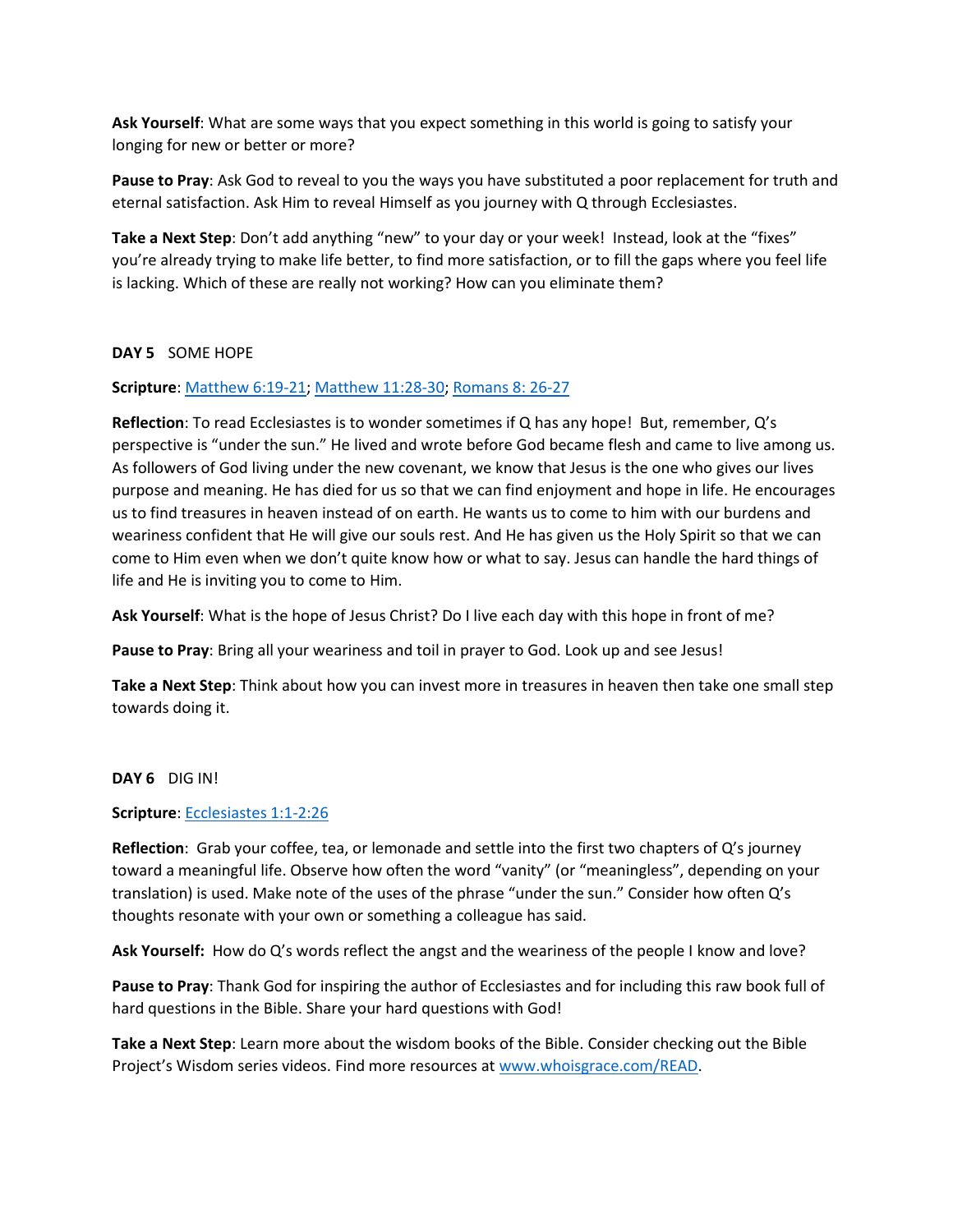**WHAT'S THE POINT? Ecclesiastes week 2 June 12, 2022**

#### **DAY 1** Q's QUEST for WISDOM

#### **Scripture**: [Ecclesiastes 1:12-18;](https://www.biblegateway.com/passage/?search=Ecclesiastes+1%3A12-18&version=ESV) [Genesis 3:1-7](https://www.biblegateway.com/passage/?search=Genesis+3%3A1-7&version=ESV)

**Reflection**: Now Q turns to an explanation of the things that he has explored on his search for meaning "under the sun". The first thing he devotes himself to is wisdom. The book of Proverbs encourages us that seeking out wisdom will help us to succeed in life. Yet Q finds that earthly wisdom doesn't satisfy. Similarly, Eve took the fruit in the garden of Eden because it looked like it would make one wise. Both Eve and Q were both disappointed and found that all wisdom and knowledge in this world doesn't bring satisfaction. We can learn about anything we want to in our world today and get many degrees that say we are experts in that thing, but that doesn't guarantee us a good life. Often, we know what is right, yet we find ourselves doing what is wrong instead. Or if we do what is right, there are things outside of our control that send us down a path we would not have chosen. Q leaves us in a tension of knowing something about this world just isn't right. And so, his journey toward understanding and meaning will continue…

**Ask Yourself**: How have you used wisdom, knowledge, or education as a way to define yourself or to find meaning in this world? How has it let you down?

**Pause to Pray**: Ask God for the wisdom to see where you are wise in your own eyes, puffed up by your knowledge, education or achievements. Acknowledge that God alone is omniscient- all-knowing and wise. Humbly repent of your pride.

**Take a Next Step**: What is the prevailing wisdom of the day regarding things that are important to you and the decisions you need to make? [i.e. buying a car or house; deciding on a career change; managing your finances; etc.] Consider pausing to ask God for wisdom rather than relying solely on the wisdom of the world. The Bible has a lot to say about godly wisdom vs worldly!

### **DAY 2** TO BE WISE OR TO BE FOOLISH

#### **Scripture**: [Ecclesiastes 2:12-16;](https://www.biblegateway.com/passage/?search=Ecclesiastes+2%3A12-16&version=ESV) [Ecclesiastes 7:11-12;](https://www.biblegateway.com/passage/?search=Ecclesiastes+7%3A11-12&version=ESV) [Ecclesiastes 10:2;](https://www.biblegateway.com/passage/?search=Ecclesiastes+10%3A2&version=ESV) [Ecclesiastes 10:12](https://www.biblegateway.com/passage/?search=Ecclesiastes+10%3A12&version=ESV)

**Reflection**: There are 3 stops on Q's quest for wisdom that we will look at the next few days. First, he examines the idea that being wise is better than being foolish. There are definitely benefits to wisdom, such as dealing well with money, or earning favor among others. However, Q finds that the ups and downs of life still happen to those who are wise and to those who are fools. Both experience hardships and challenges in life that are beyond their control. Ultimately, both end up dying and leaving everything behind. There is a greater wisdom we are searching for that is beyond what can be found "under the sun."

**Ask Yourself**: How have you seen that wisdom is better than being foolish? How have you seen that both the wise and the foolish are the same?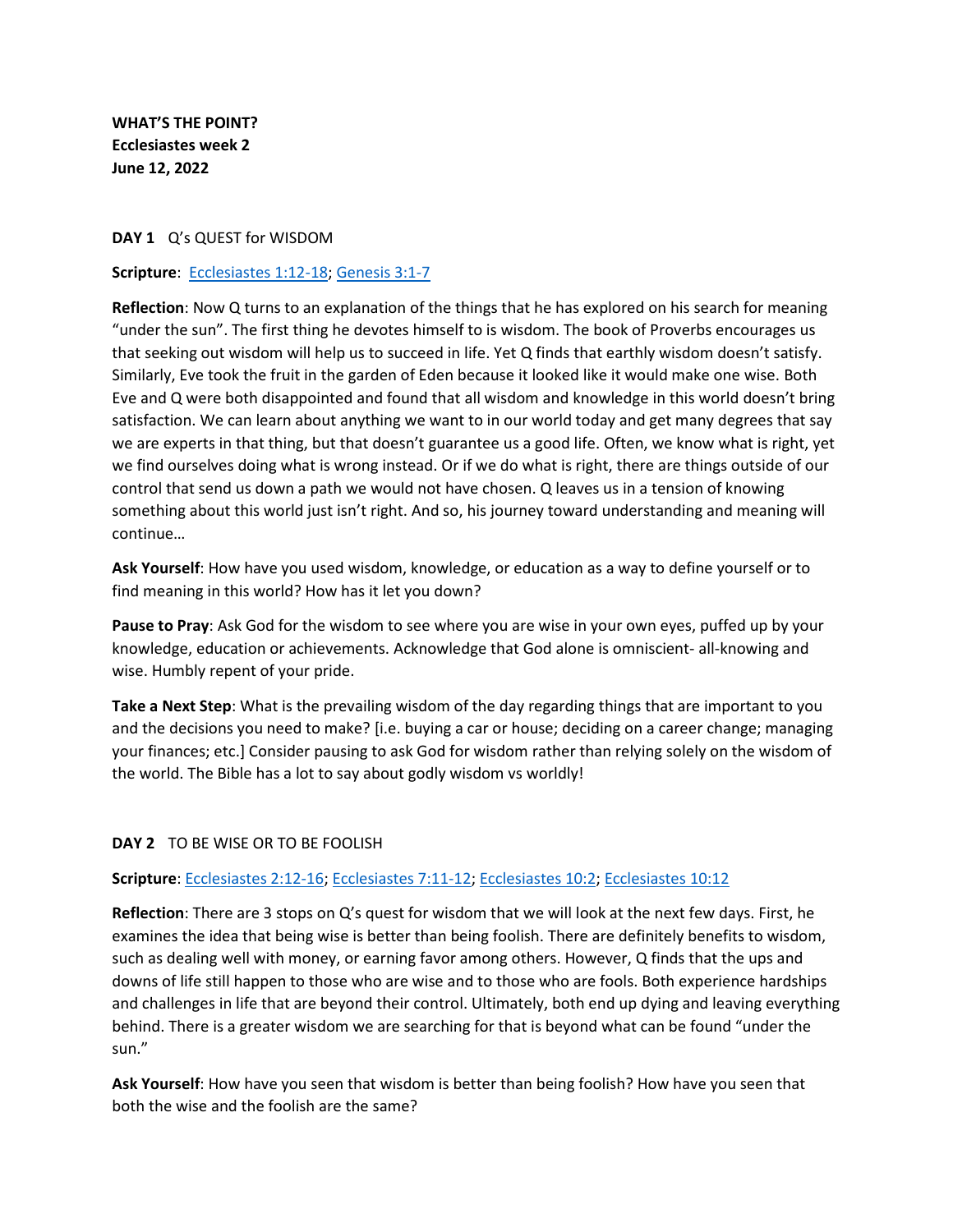**Pause to Pray**: Ask God to help you see the benefits of wisdom and how it can be used to bring meaning to life.

**Take a Next Step**: Make a list of the benefits of wisdom. Think about how you can grow in wisdom in one area. [Bonus! Find the old Sunday school song, "Don't Build Your House on the Sandy Land" and consider its message about the wise and foolish.]

## **DAY 3** A SEASON FOR ALL THINGS

### **Scripture**: [Ecclesiastes 3:1-8;](https://www.biblegateway.com/passage/?search=Ecclesiastes+3%3A1-8&version=ESV) [Ecclesiastes 9:11-12;](https://www.biblegateway.com/passage/?search=Ecclesiastes+9%3A11-12&version=ESV) [Ecclesiastes 3:14-15](https://www.biblegateway.com/passage/?search=Ecclesiastes+3%3A14-15&version=ESV)

**Reflection**: The second of the 3 stops on Q's quest for wisdom deals with the assumption that wisdom can understand the times and seasons. In some sense, it can. Through wisdom we can anticipate some of the changes in seasons and know generally what it will mean for our lives. For example, with spring comes rain and flowers and warmer weather and a time to plant crops. However, wisdom can't anticipate a late season frost that kills the crops, or some other natural disaster. Similarly, neither the wise nor the foolish can anticipate a time of illness or mourning. Oftentimes, these things catch us by surprise and send us reeling. We grasp for something to hold onto. Q begins to hint at his ultimate conclusion, God is truly the only one who knows all the times and seasons and we can rely on Him alone when things happen that we don't expect.

**Ask Yourself**: What is your first reaction when a difficult season comes into your life?

**Pause to Pray**: Ask God to help you turn to and rely on him in all the different seasons of life.

**Take a Next Step**: Identify which time or season you are in according to the list in Ecclesiastes 3:1-8. What do you think God is doing in this season?

### **DAY 4** REMEMBER THE WISE

### **Scripture**: [Ecclesiastes 9:13-16;](https://www.biblegateway.com/passage/?search=Ecclesiastes+9%3A13-16&version=ESV) [Exodus 1:8-10](https://www.biblegateway.com/passage/?search=Exodus+1%3A8-10&version=ESV)

**Reflection**: The third stop on Q's quest for wisdom examines the assumption that surely a wise man will be remembered for the great things he or she has done. For a time, this is true, we remember the things that happened in the recent past and how they impacted us. But, we are forgetful people. We forget the good and the bad things that happened, unless we create a way to remember them. This is why we have to study history in school. There are so many things that happened in the past that we would have no idea about if it wasn't written down in history books. There are even more wise and impactful people who aren't in those books and their lives have been forgotten about. Q gives an example of a poor wise man who saves the city, but is forgotten. We also see this with the Israelites in Egypt. Joseph saved Egypt and the Israelites during a severe famine, but his service to the Pharaoh is forgotten and the Israelites are reduced to slaves. There is no guarantee that a wise person will be remembered for the impact they made on the world.

**Ask Yourself**: What are the things that you hope to be remembered for?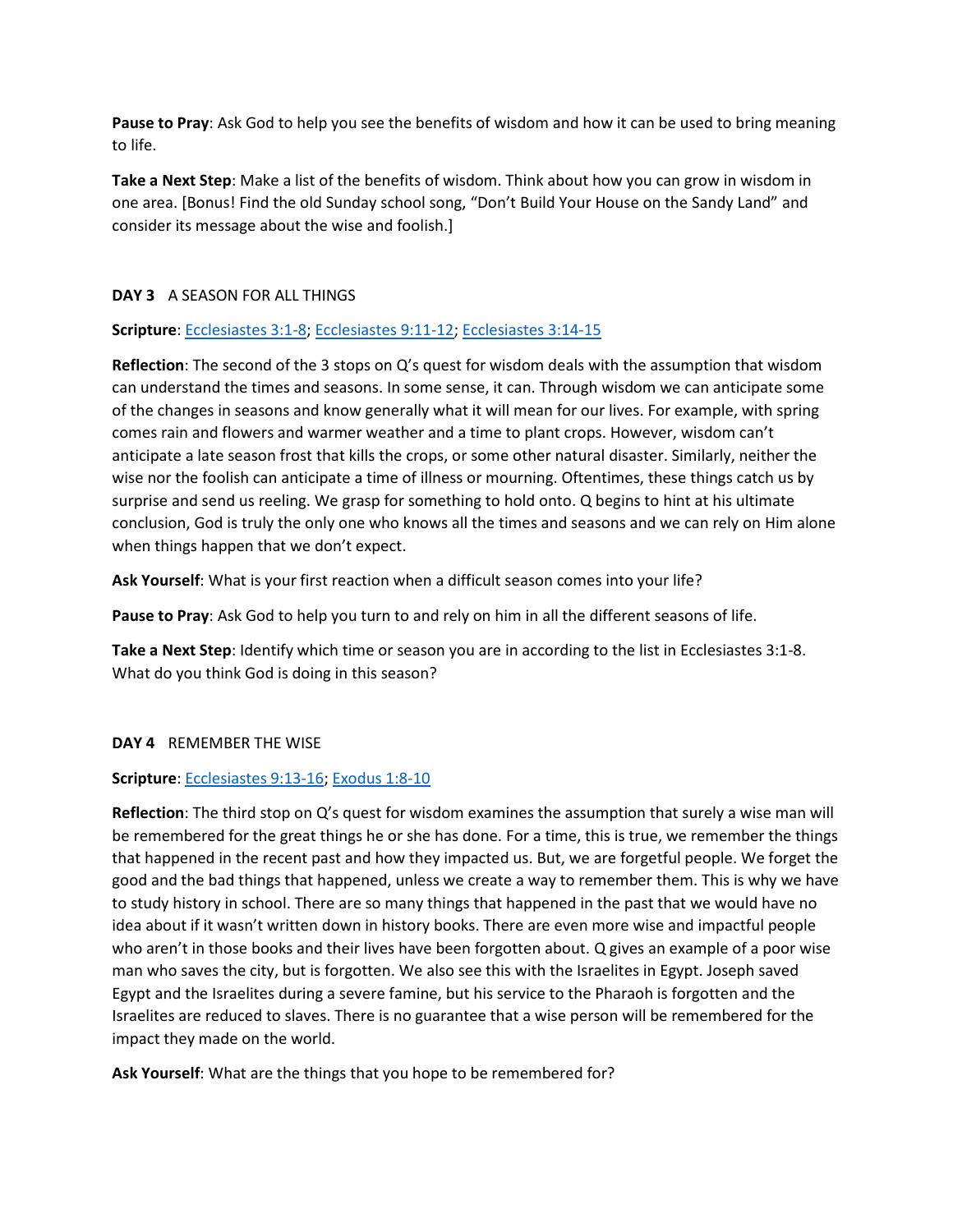**Pause to Pray**: Surrender your pride and desire to be somebody to God and ask Him how He wants to use the rest of your life for him.

**Take a Next Step**: Invest in something that gives the credit to God instead of yourself, like serving at your church or with a nonprofit.

## **DAY 5** THE TRUE CONCLUSION

### **Scripture**: [Proverbs 9:10;](https://www.biblegateway.com/passage/?search=Proverbs+9%3A10&version=ESV) [Ecclesiastes 7:16-18;](https://www.biblegateway.com/passage/?search=Ecclesiastes+7%3A16-18&version=ESV) [Isaiah 11:1-3;](https://www.biblegateway.com/passage/?search=Isaiah+11%3A1-3&version=ESV) [1 Corinthians 2:14-16](https://www.biblegateway.com/passage/?search=1+Corinthians+2%3A14-16&version=ESV)

**Reflection**: The true conclusion to this search for wisdom is that *"the fear of the Lord is the beginning of wisdom"* (Proverbs 9:10). Jesus is the one prophesied about in Isaiah who has the Spirit of wisdom and understanding. It is through knowing him that we can discern how to live our lives with purpose and meaning. We have the Spirit of Jesus in us so that we can experience his wisdom and live to give God the toil and fruits of our lives. As we pursue knowing God and His wisdom, He will meet us there and guide us along the way. Things still won't always be wonderful, because we live in a broken world, but we have access to the One who has the power to carry us through it all and keep us for eternity.

**Ask Yourself**: How have you experienced that the fear of the Lord is the beginning of wisdom?

**Pause to Pray**: Ask God to give you wisdom through the Spirit for a decision or conversation that you will have today.

**Take a Next Step**: Consider learning more about how Jesus fulfills the prophecy in Isaiah by looking at His life in the gospels (Matthew, Mark, Luke, and John).

### **DAY 6** DIG IN!

### **Scripture**: [Ecclesiastes 3:1-4:16](https://biblehub.com/esv/ecclesiastes/3.htm)

**Reflection**: While you're in the car or doing chores today, settle into chapters 3-4 on audio as you continue to follow Q's journey toward a meaningful life. Observe how the repeated themes of "vanity," the wise and the foolish, and "under the sun" come up.

**Ask Yourself:** How does Q's evaluation of wisdom and times and seasons resonate with me?

**Pause to Pray**: Thank God for inspiring the author of Ecclesiastes and for including this raw book full of hard questions in the Bible. Share your hard questions with God!

**Take a Next Step**: Find more resources at [www.whoisgrace.com/READ.](http://www.whoisgrace.com/READ)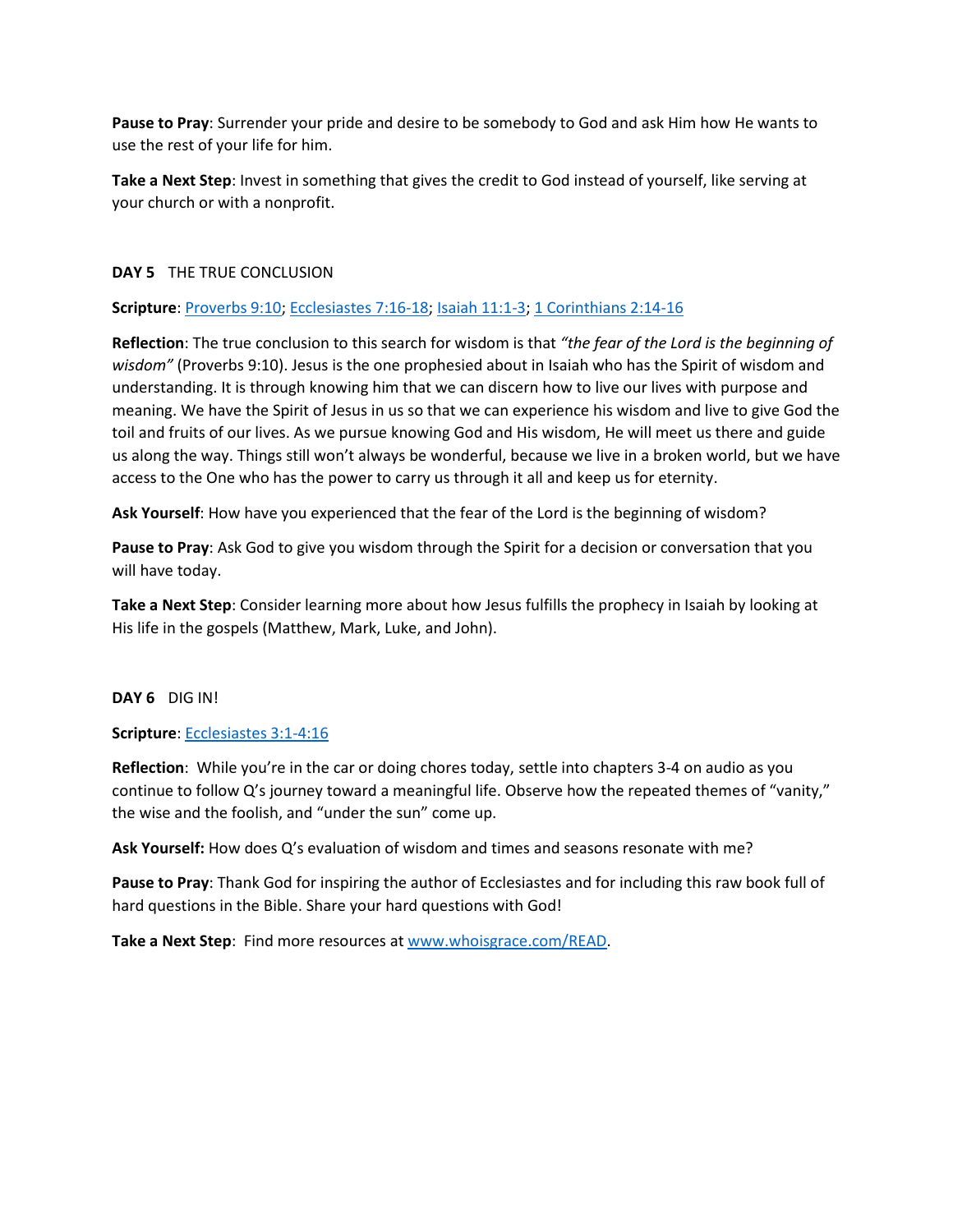**WHAT'S THE POINT? Ecclesiastes week 3 June 19, 2022**

### **DAY 1** "Q" CONTINUES THE QUEST

#### **Scripture**: [Ecclesiastes 2:18-23](https://biblehub.com/esv/ecclesiastes/2.htm)

**Reflection**: We last left Q mulling over the fate of the wise and the fool alike, "How the wise dies just like the fool! So I hated life, because what is done under the sun was grievous to me, for all is vanity (*hevel*) and a striving after wind." Remember, Q is embarked on a journey to answer the question, "what's the point?" And so far, he does not seem to be finding satisfactory answers. Wisdom appears to have some value, but the wise and the foolish will still come to the same end. So, what *is* the point?

Q is nothing if not persistent. His quest continues. He thinks perhaps work might be the point of our lives. Labor, toil, finding purpose, being useful. This must have some worth, some lasting value! After all, we spend so many hours of our lives working… Spoiler alert! Q's quest will not find a satisfactory end. But we can learn from his words.

**Ask Yourself**: How do I feel about my work? Is my personal significance bound up in the significance of my work? How much of my life is made up of work and toil?

**Pause to Pray**: Lord, as I follow Q's quest "under the sun" keep my eyes looking up to you for meaning and significance…

**Take a Next Step**: Tally the time spent at work and in toil during your week. Beyond your paid job, consider household chores, yard work, serving others, etc.

### **DAY 2** THE QUEST FOR SUCCESS

### **Scripture**: [Ecclesiastes 2:18-23;](https://biblehub.com/esv/ecclesiastes/2.htm) [6:1-2](https://biblehub.com/esv/ecclesiastes/6.htm)

**Reflection**: Once upon a time, there was a boy from a poor Dutch family living in New York City. Through hard work and toil, he multiplied 1 boat into a shipping and railroad empire. He gained for himself every advantage that wealth and success could earn him. When he died in 1877, "the Commodore," was the richest man in America. Had he lived, he would have watched his children and grandchildren live in luxury, build magnificent mansions, flaunt their wealth, and elevate their status to the highest in society. And he would have watched as everything he built disappeared- by the 1950s and 60s the money was all but gone, the mansions and buildings mostly sold or torn down. Cornelius Vanderbilt's rise was legendary. His descendants' fall, almost as brilliant.

Imagine Cornelius, cigar in hand, sitting down with Q. And Q asks, "*What did you gain by all the toil at which you toiled under the sun?*" (Ecclesiastes 1:3). The Commodore doesn't respond. He just blows smoke rings and watches them disappear…

**Ask Yourself**: Do you know anything about your ancestors' toil? What did they gain? How has it lasted? What does your work and toil gain for you? How will it last?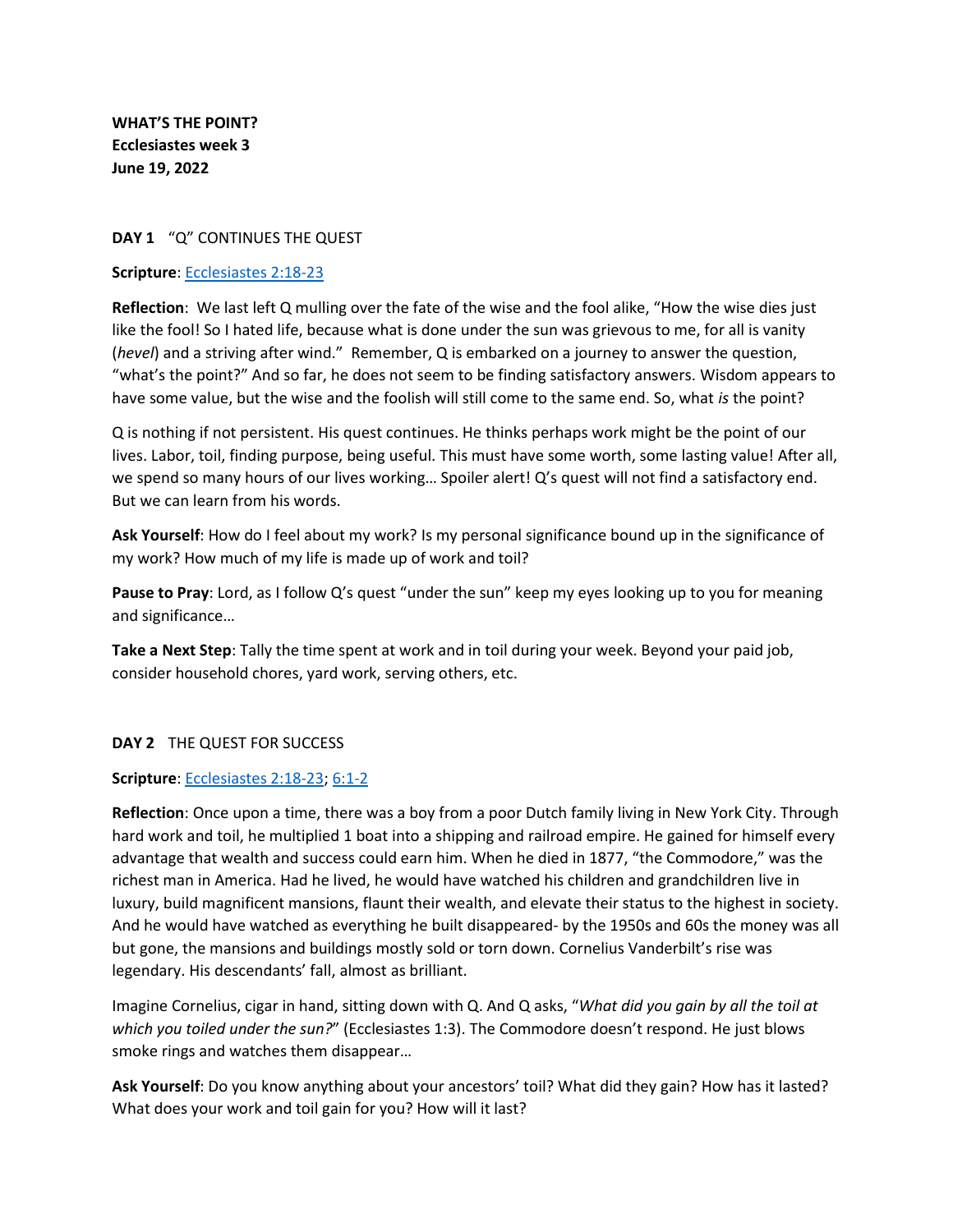**Pause to Pray**: Lord, guard my heart again working just for gain, just for success, just for wealth. Those are not the things that last. Teach me what is truly significant. Show me what will last…

**Take a Next Step**: If you're still in the work world- ask someone who has retired to reflect on their life's work. What did they learn about success and significance? If you are retired- sit down with a friend and talk about what you both have learned.

#### **DAY 3** COMPENSATIONS & SIGNIFICANCE

#### **Scripture**: [Ecclesiastes 2:18-21;](https://biblehub.com/esv/ecclesiastes/2.htm) [4:4-8;](https://biblehub.com/esv/ecclesiastes/4.htm) [5:10-16;](https://biblehub.com/esv/ecclesiastes/5.htm) [9:5-6](https://biblehub.com/esv/ecclesiastes/9.htm)

**Reflection**: What's the point of success? In his search for an answer, Q makes two stops. One is compensation, and the other is significance.

We work hard to earn compensation- we need money to meet our basic needs: food, shelter, clothing. And when we get them, we need more and more. We want more and more. So we work more and more. Why do we want more? Well, for one thing, because our neighbors have more! In Ecclesiastes 4:4, Q notes that envy drives our toil. We see what we don't have and we want it for ourselves. God warned his people about that in the  $10<sup>th</sup>$  commandment (Exodus 20:17)! Envy and wealth become insatiable lusts. We're never content, never satisfied. We become greedy for more, and money, and work become our masters. And for what gain, Q wonders.

And Q knows that our needs run beyond the basics that money can purchase. As humans, we have a deep need for purpose and significance. We need to know that our existence, our work, that we somehow matter in this world. We will climb the ladder, work long hours, give until we're empty, volunteer our time, donate our wealth- all for a measure of mattering. And for what gain, Q wonders.

After all, everything "under the sun" is a "striving after wind." It cannot be held onto. It does not last.

**Ask Yourself**: How hard do I strive? For what, exactly, am I striving?

**Pause to Pray**: Lord, examine my heart and my motives. Shine your light on any envy or greed…

**Take a Next Step**: As you read news headlines, scroll social media, or go about your work today, be observant. Take note where compensation and significance seem to be the motivation behind peoples' work.

#### **DAY 4** Q'S CONCLUSION

#### **Scripture**: [Ecclesiastes 4:5-6](https://biblehub.com/esv/ecclesiastes/4.htm)

**Reflection**: The Hebrew words used in Ecclesiastes 4:5-6 reveal profound imagery. Q has wrestled with the *hevel* of work and toil. And he's pausing to reflect.

The fool folds his *yad*. The image is of a person folding their arms. They are done with work. They prefer to be lazy. The consequences will be that they will always be hungry.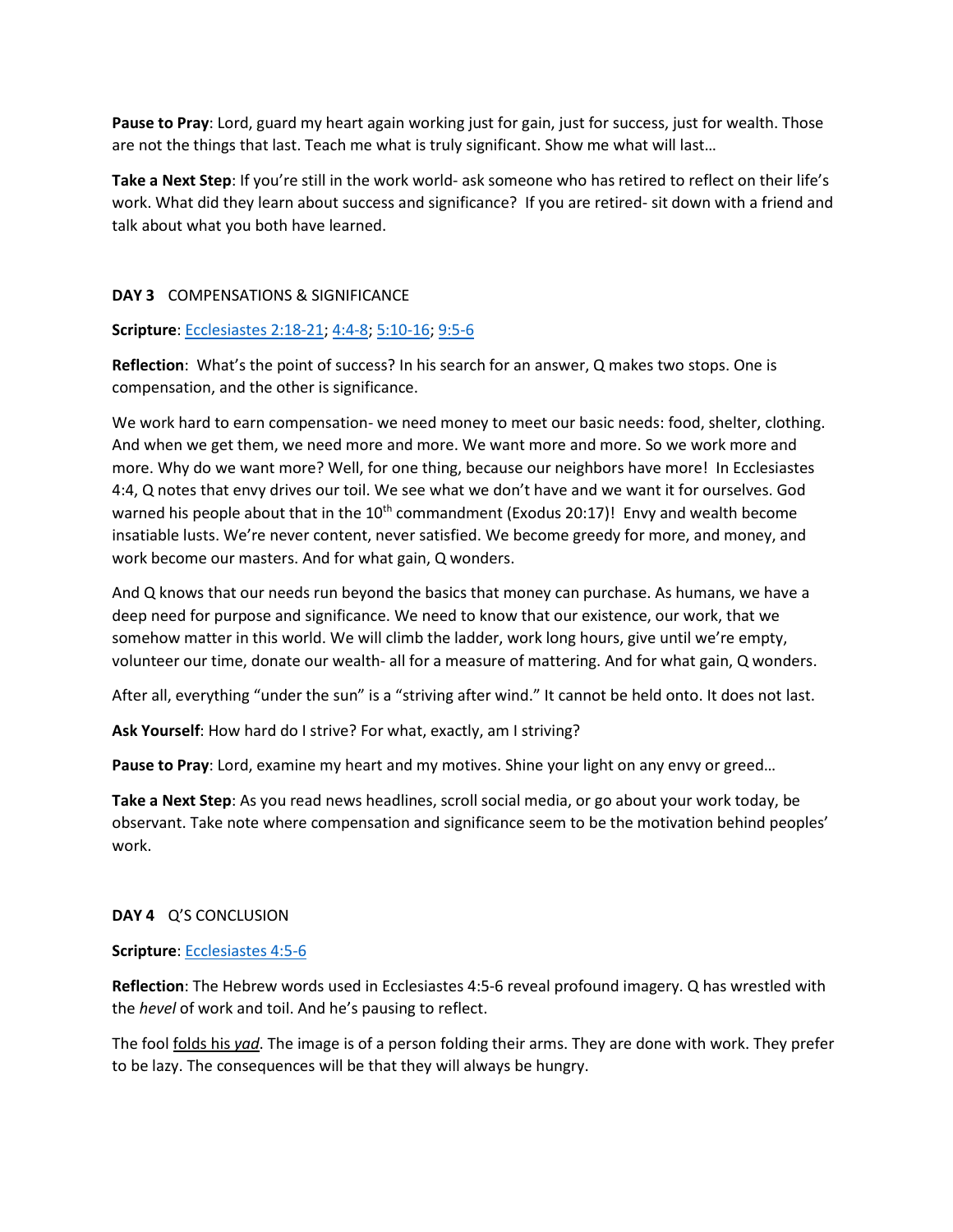Two *chopen* full of toil. This image is of grabbing fistfuls. These types of people are workaholics. This is highly valued in the American culture. Yet, Q has demonstrated that is a striving after wind.

Better is a *kaf* of quietness. This handful is the image of an open palm. Just one hand though. The other is down. So, one hand is at work and the other at rest. Not grasping and not lazy. This worker knows when to work and when to rest.

Life "under the sun" is no picnic. So, what does it mean to both work and rest? Q doesn't go that far. He doesn't explain how that works. He simply exposes the problems of lazy living and workaholic striving. In his view "under the sun," he cannot solve the problem.

**Ask Yourself**: Which of the images best describes your relationship with work? Which describes the family you grew up in? Your spouse or a good friend?

**Pause to Pray**: Lord, teach me how to work hard and to rest…

**Take a Next Step**: Look at your schedule this week. How will you work hard at your job, in your home, etc? Where do you see opportunities to rest?

#### **DAY 5** THE TRUE CONCLUSION

#### **Scripture**: [Ecclesiastes 4:5-6;](https://biblehub.com/esv/ecclesiastes/4.htm) [Matthew 11:25-30](https://biblehub.com/esv/matthew/11.htm)

**Reflection**: Yesterday, Q left us wondering how we can both work hard and rest here "under the sun." We'll leave Q behind for today, and continue our journey with Jesus.

Somehow, in this world of hard work and striving, we can find rest in Jesus. We get to choose- try to shoulder the burdens of life alone. Or, yoke ourselves to Jesus. we'll still find that life is hard work, but we will no longer be trying to bear the weight by ourselves. This is the key to *kaf*- one hand open and ready to work, one hand at rest.

This is possible because Jesus took on all the burdens of this life, including the greatest burden, death. He took all of that on himself on the cross. For us. So that we don't have to endlessly strive as Q did. Jesus stood up under all the weight of the world so that we could find success, significance, and rest as His children. Sons and daughters of the King. Unlike the heirs to Cornelius Vanderbilt, we're heirs to an everlasting fortune- eternal life in the presence of our Father. Praise God!

**Ask Yourself**: How will you unburden yourself from the weight of work, success, and significance?

Pause to Pray: Jesus, you are greater! In you, I can work with significance. In you, I can rest with peace.

**Take a Next Step**: Share with a trusted friend how you will transfer the weight of work, of success, of significance onto Jesus. Ask them to check in with you regularly to see how you're doing.

**DAY 6** DIG IN!

**Scripture**: [Ecclesiastes 5:1-](https://biblehub.com/esv/ecclesiastes/5.htm) [6:12](https://biblehub.com/esv/ecclesiastes/6.htm)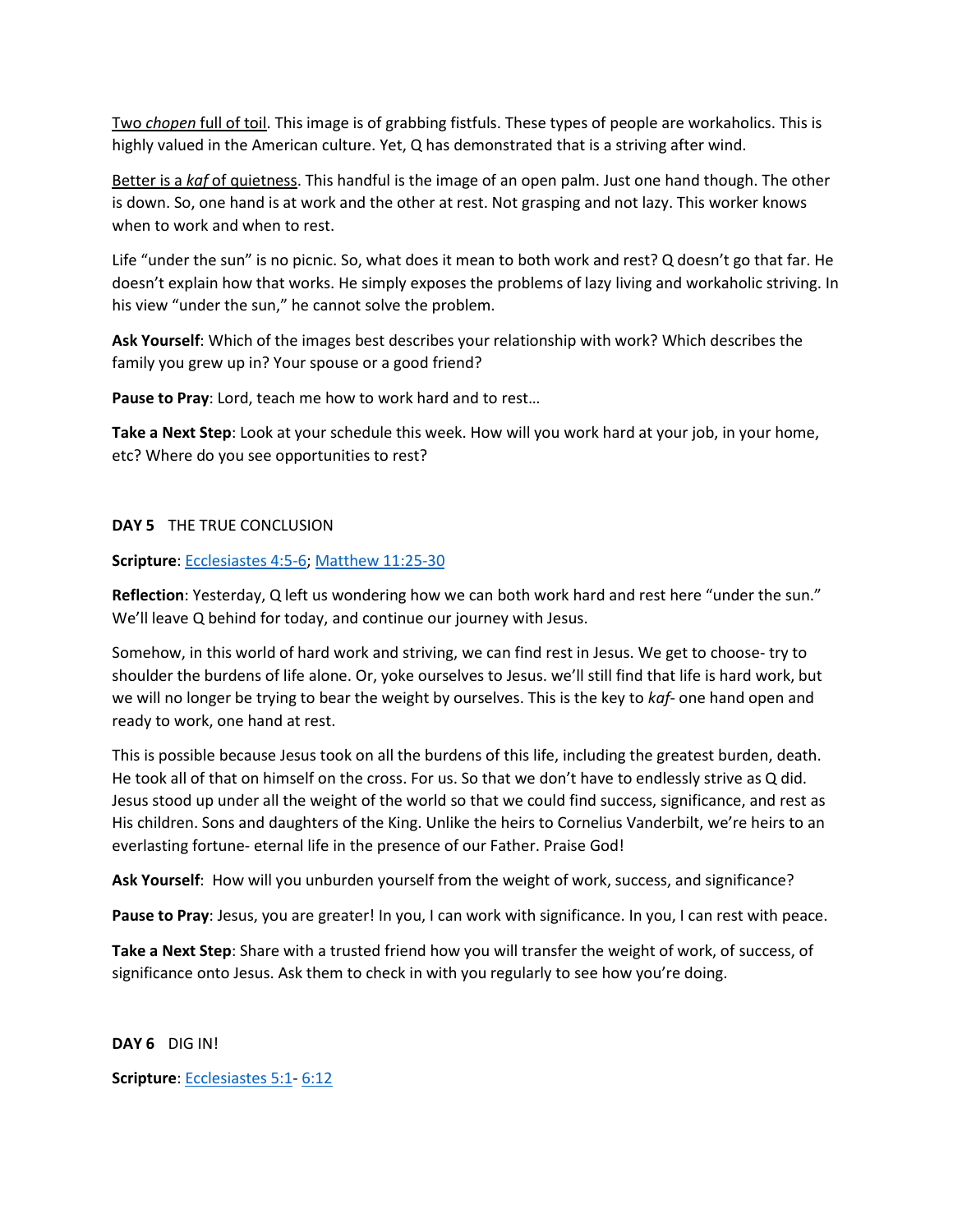**Reflection**: Q's quest continues! Follow along as he continues to search for meaning "*under the sun*." Highlight that phrase when you see it and look for the repeated themes of wealth, wisdom, and folly.

**Ask Yourself**: What emotions do you sense in Q? How do you feel as you read his reflections? From where you sit right now, what do you see around you that is "*hevel*" (vanity- a vapor- an enigma)?

**Pause to Pray**: Lord, that you for the honesty of Q's words. So much about life is just vapor. But, thank you too for the promise of more made possible through Jesus…

**Take a Next Step**: Reflect on your journey so far with Q. Choose a method to track what you're learningsketch a picture of his meandering path as he searches for meaning, start a tally sheet of repeated phrases/themes (under the sun, wisdom, *hevel*, wealth, toil, etc.), or journal what you're learning in your own words.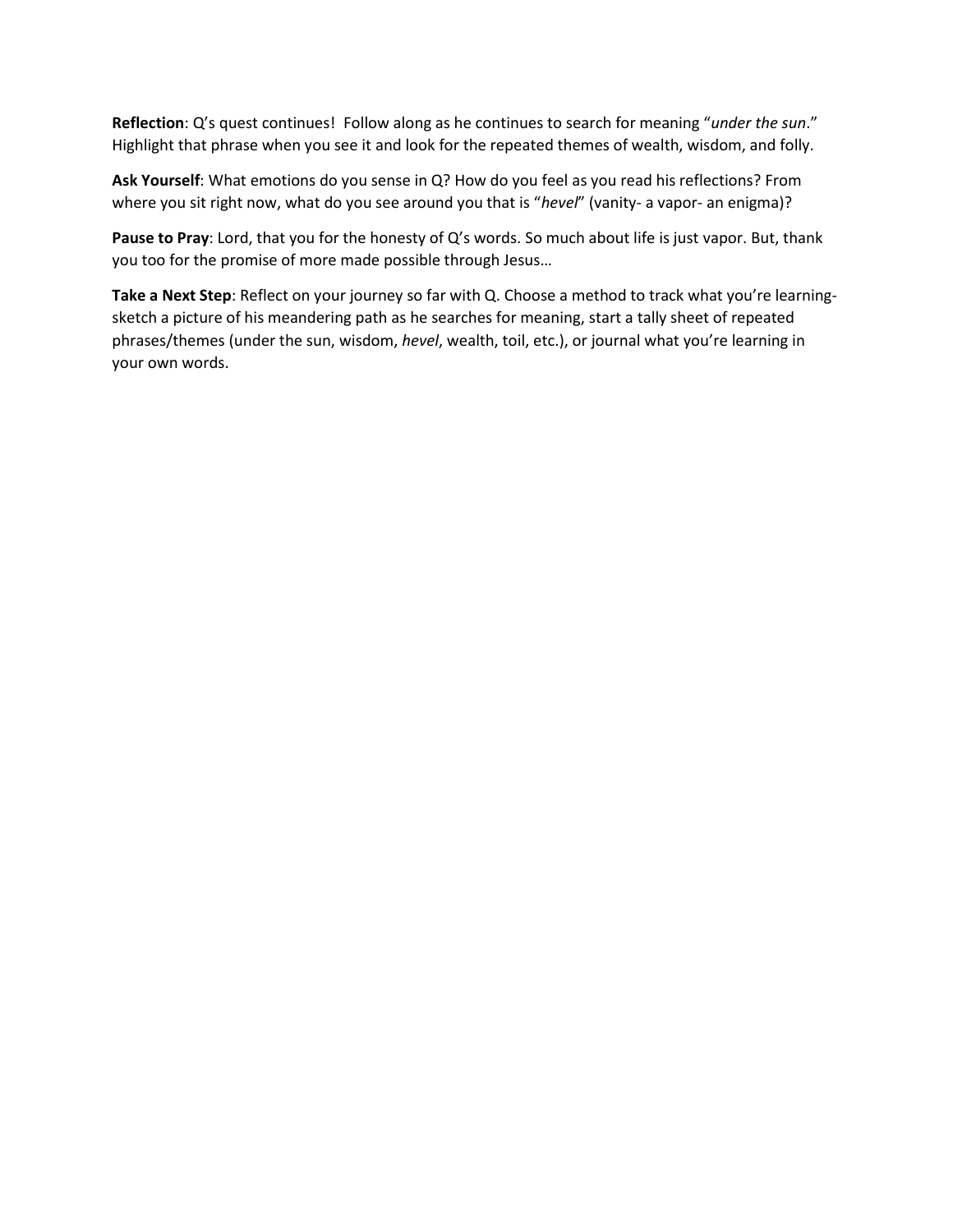**WHAT'S THE POINT? Ecclesiastes week 4 June 26, 2022**

#### **DAY 1** PLEASURE ISLAND

#### **Scripture**: [Ecclesiastes](https://biblehub.com/ecclesiastes/2-10.htm) 2:10

**Reflection**: In 1940 Pinocchio came to the big screen. A puppet named Pinocchio wants to be a real boy, and the movie is his quest for his dream. Along the way, he finds himself at Pleasure Island, a theme built to serve "stupid, little boys" who are disobedient and play hooky from school. Here the boys are free to do whatever they please, such as smoking, drinking alcohol, fighting, wrecking the place, and other deeds that good children wouldn't do. Food, alcohol and tobacco are freely available on the island and the boys are also free of the law and any parents or cops who could stop them from being naughty. Essentially, the island is designed to be the perfect paradise for bad boys. However, unknown to the boys, Pleasure Island actually serves as a trap. Once the boys have spent enough time being bad, they begin to succumb to a horrific curse that exists over the island which turns them into donkeys because they have been behaving like destructive animals.

During this scene from the movie a food barker can be heard yelling, "Right here, boys! Right here. Get your cake, pie, dill pickles, and ice cream. Eat all you can. Be a glutton. Stuff yourselves. It's all free, boys. It's all free. Hurry, hurry, hurry, hurry!"

Q was not familiar with pleasure island, and nor are we in a literal sense, perhaps. However, in his quest to answer the question "what's the point?" Q does apparently run headlong after the pursuit of pleasure. And in light of how hard this life is, this is an option. Forget the difficult tasks of being responsible, working hard, and doing good, and just run headlong after what feels good.

**Ask Yourself**: What kinds of pleasure tempt you? How does the scene from pleasure island both resonate with you and repulse you?

**Pause to Pray**: Lord, open my eyes to discern how my life is a pursuit of temporary, even destructive pleasure…

**Take a Next Step**: Watch the scene from Pinocchio and share with a friend over coffee how you react to it.

### **DAY 2** Q's QUEST FOR PLEASURE

#### **Scripture**: [Ecclesiastes 2:1-8](https://biblehub.com/esv/ecclesiastes/2.htm)

**Reflection**: Q is looking for meaning in life "under the sun." He's looking for it everywhere he turns- and he keeps hitting dead ends. Wisdom and work have turned out to a *hevel*, a striving after wind. So, he sets off on a new path- unbridled pleasure. "*I kept my heart from no pleasure"* Q reflects*.* Because if pleasure is the one thing worth living for, then Q had better go all in. Like any good hedonist, Q pours himself a glass of wine and starts brainstorming.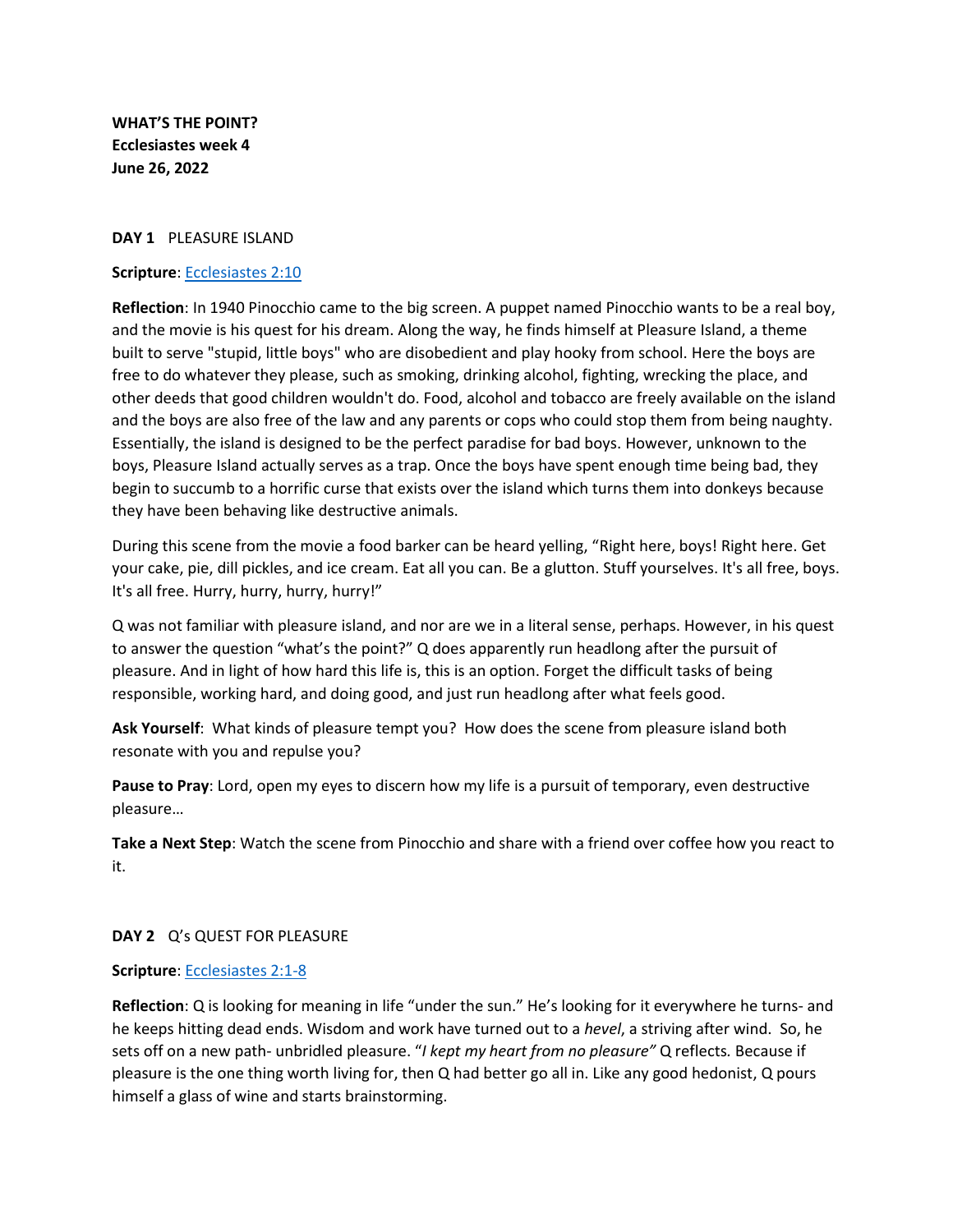What does he know about himself? What does he know brings pleasure? What has he seen and observed? Pleasure is the ultimate pursuit of what feels good and the avoidance of all things unpleasant. From his wine-infused brainstorm session, Q sets out to accumulate wealth and goods, to build, to plant, to indulge, to enjoy, and to party. Surely, pleasure will make life "under the sun" more meaningful!

Does any of that sound familiar? Perhaps the "have it your way," "just do it," "you do you" mantras of our day aren't all that new. Perhaps, like Q, we just continue to strive after the wind…

**Ask Yourself**: What gives you pleasure? In what ways do you plan for pleasure? Where are you on the scale of living to work vs living for pleasure?

**Pause to Pray**: Lord, show me the ways in which I love for my own feelings of pleasure, apart from You…

**Take a Next Step**: Evaluate your list of pleasures. Are any of them harmful to you or to others? Ask a trusted friend to hold you accountable to "quitting" that pleasure habit.

### **DAY 3** Q'S CONTINUED QUEST FOR PLEASURE

### **Scripture**: [Ecclesiastes 2:4-11](https://biblehub.com/esv/ecclesiastes/2.htm)

**Reflection**: Go, Q, Go! These verses are a whirlwind of pleasure-seeking. Q is building, investing, planting, designing, maintaining, buying, amassing, growing, earning, partying, and sleeping around. He now has houses and vineyards, gardens and parks, pools and forests, slaves and flocks, silver and gold, singers and concubines. He has it all! Maybe today he would have purchased a professional, sports team, hired the most famous architect to design a home with a billion-dollar view, dated countless models and celebrities, donated to all the trendy non-profits, and had a hospital and a dog park named in his honor. Wow! Honestly, for the just-your-average-blokes among us, this seems like a bit much. Or maybe we're secretly jealous. We'd love to know what it feels like to toss aside all of life's drudgery and just fling ourselves headlong into the pleasure of fame and fortune, red carpet events, fawning fans, personal jets, and infinity pools.

Q built his own kingdom. And "under the sun," perhaps the most we can hope for. Work hard so that we can have our own little kingdoms, as full of pleasure as possible. Perhaps that is the best that this life has to offer. Maybe that's the point.

And yet, Q muses, as many celebrity memoirs have done, *"then I considered all that my hands had done and the toil I had expended in doing it, and behold, all was vanity and a striving after wind, and there was nothing to be gained under the sun.*"

Like Vanderbilt's descendants learned, pleasure is *hevel*, a vapor… it does not last.

**Ask Yourself**: In what ways are you building your own kingdom? What have you acquired, accumulated, achieved, added, etc.? What pleasure do those things bring you? How do they leave you still wanting more?

**Pause to Pray**: Lord, at every turn there are opportunities for me to strive for more and better, to be endlessly seeking satisfaction. I don't want my life to be just a striving after wind! Show me a better way…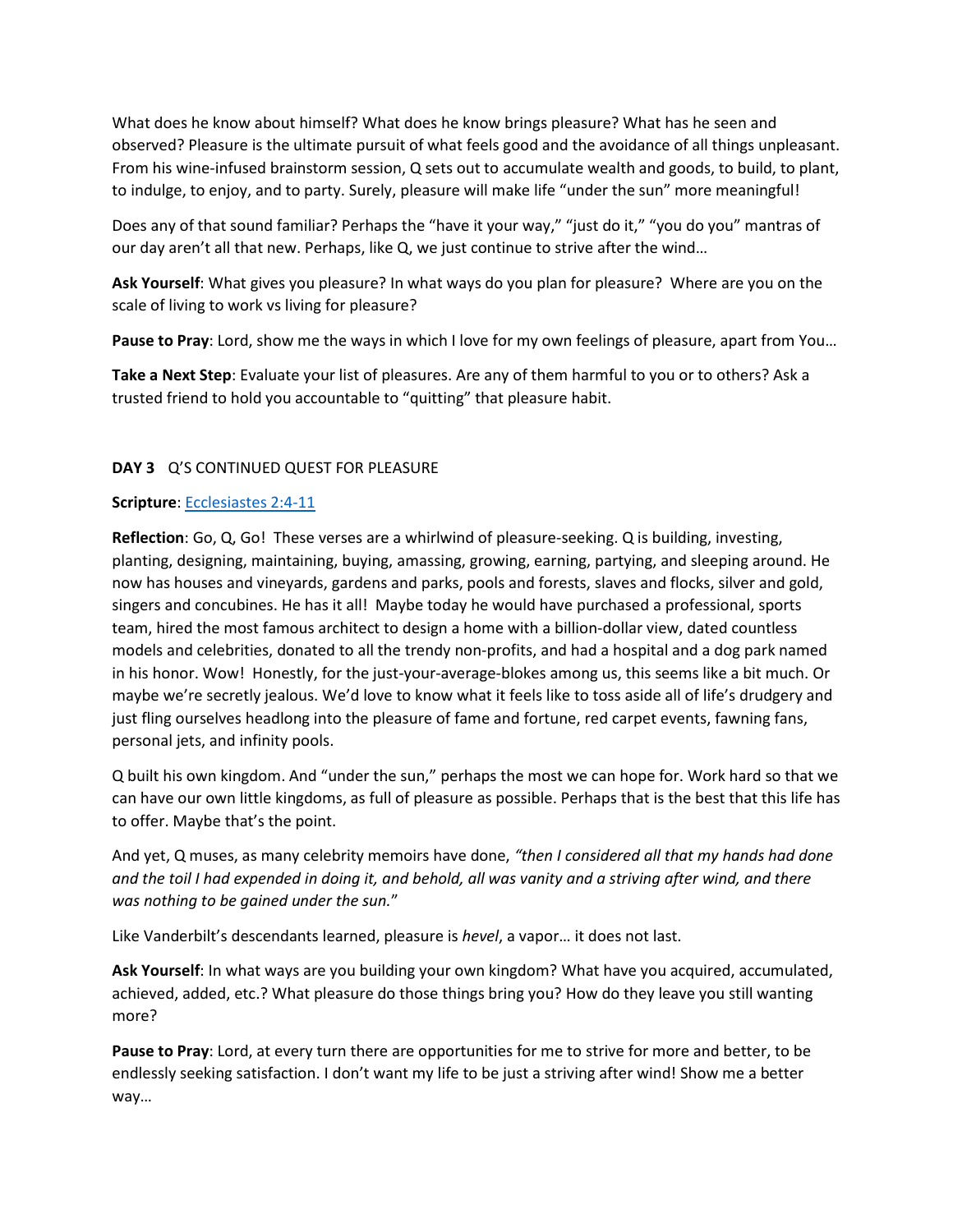**Take a Next Step**: Before you add something to your life this week (on your schedule, to your closet, in your relationships), pause and consider your motives. Do you need this for your good and others' or are you seeking to build your own kingdom?

## **DAY 4** Q'S CONCLUSION

## **Scripture**: [Ecclesiastes 2:24-25;](https://biblehub.com/esv/ecclesiastes/2.htm) [3:12-13;](https://biblehub.com/esv/ecclesiastes/3.htm) [3:22;](https://biblehub.com/ecclesiastes/3-22.htm) [5:18-20;](https://biblehub.com/esv/ecclesiastes/5.htm) [7:14;](https://biblehub.com/ecclesiastes/7-14.htm) [8:15;](https://biblehub.com/ecclesiastes/8-15.htm) [9:7-10;](https://biblehub.com/esv/ecclesiastes/9.htm) [Romans 1:20](https://biblehub.com/romans/1-20.htm)

**Reflection**: Q's headlong pursuit of pleasure- Run faster! Try harder! Take that path! Go after that shiny thing!- has ended as unsatisfactorily as his other pursuits. *Hevel*. Vapor. A striving after wind.

But wait, you have surely noticed as you have read chapters 1-6 that there are a few moments when Q will just turn his own musings on their head and offer a seemingly light-hearted alternative. A version of this refrain is scattered throughout the book- *There is nothing better for a person than that he should eat and drink and find enjoyment in his toil*. (Eccl 2:24).

Sounds a lot like *carpe diem*- seize the day! But look closer, there is nothing here about chasing after pleasure or making a plan to build your kingdom around pleasure. At every dead end, Q seems to find himself in these simple moments- a meal with friends or satisfaction in today's job well done. These aren't things that you can grab with two hands and expect them to define the meaning of your life. These moments are just as much vapor as the striving for wisdom, work, and pleasure are. And yet, he finds something in these brief moments. Again and again, for a moment, joy is before him.

Q knows this glimpse of joy is a gift from God. For the briefest of moments, "under the sun" is infused with the light of heaven. While he cannot hang onto them or contrive them or control them, he can enjoy the moment. For Q, this is as good as it gets…

**Ask Yourself**: Reflect on the day or the week- where did you see glimpses of joy in ordinary moments?

**Pause to Pray**: Lord, thank you for the grace you have given to the world. Thank you that all of us experience glimpses of heaven in ordinary moments…

**Take a Next Step**: Pay attention to moments of joy today!

### **DAY 5** THE TRUE CONCLUSION

### **Scripture**: [Luke 6:46-49;](https://biblehub.com/esv/luke/6.htm) [1 Corinthians 13:12;](https://biblehub.com/1_corinthians/13-12.htm) [James 1:17](https://biblehub.com/james/1-17.htm)

**Reflection**: Q saw glimpses of heaven in the fleeting moments of joy that he shared with friends or in a job well done. These moments cannot be grasped, and they do not in themselves answer Q's deep question- what's the point? They do, however, point to a greater joy that has not yet been fully realized. It is a joy that is promised to us, waiting for us. It is our eternal inheritance.

While we live "under the sun" we're living as if in a fog. The vapor and striving of *hevel*. But, one day, the *hevel* will clear and the fog will be lifted. And what we now have a glimpse of will be fully revealed to us. We will return to the paradise of God's garden. His Kingdom will be one of everlasting joy and pleasure in his presence.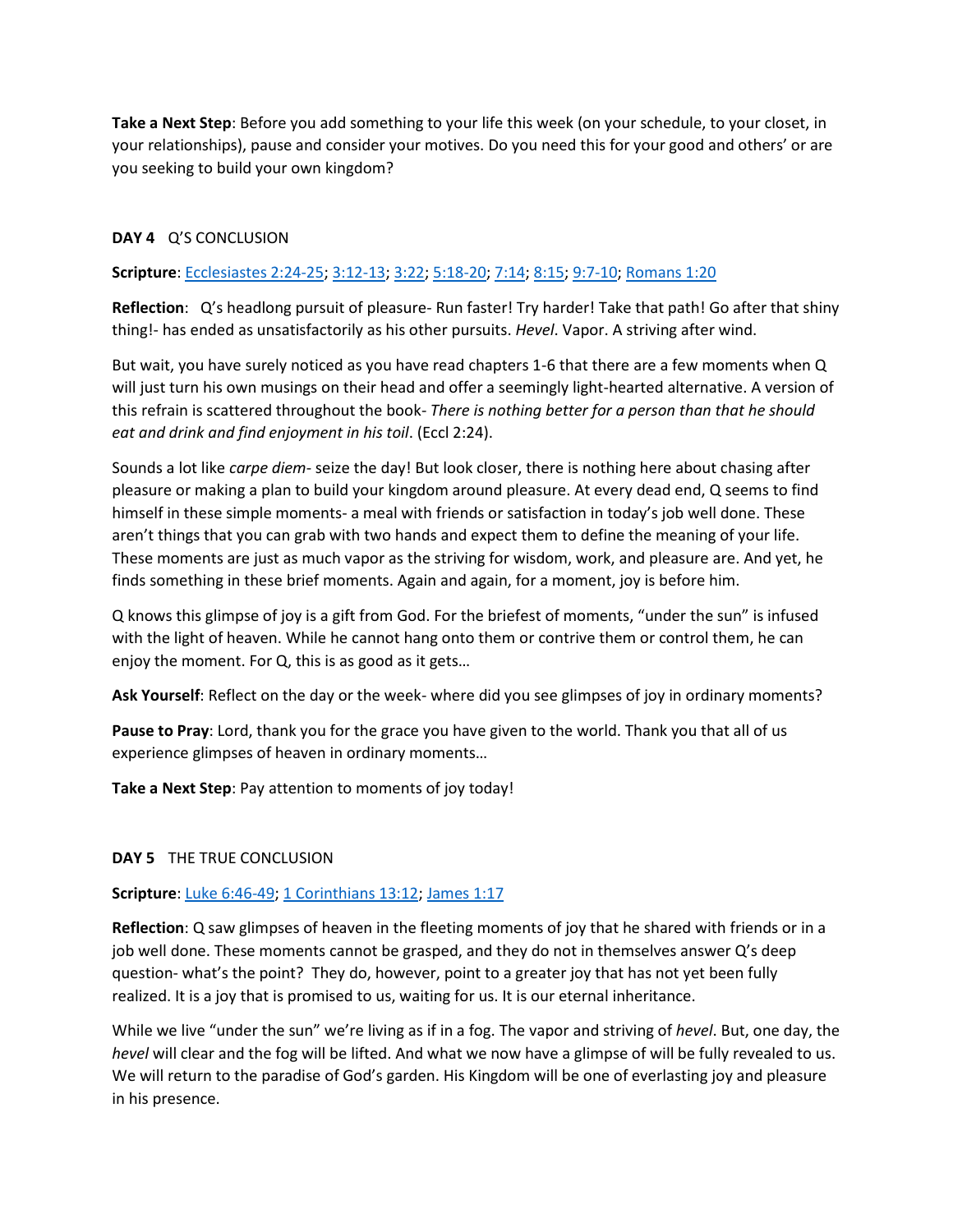For now, as we live in the "not yet," we look for His grace in the moments of joy sprinkled throughout our days. And we seek to point all people to His goodness, His grace, His great salvation.

**Ask Yourself**: How do my life's pursuits reveal my own kingdom versus the Kingdom of God?

**Pause to Pray**: Thank you, God, for the gifts of grace and joy and your presence. May your Kingdom come and your will be done, on earth as it is in heaven…

**Take a Next Step**: Celebrate God's goodness and grace! Find a friend or two and share a meal while expressing gratitude and joy for His good work.

**DAY 6** DIG IN!

**Scripture**: [Ecclesiastes 7:1-](https://biblehub.com/esv/ecclesiastes/7.htm) [8:17](https://biblehub.com/esv/ecclesiastes/8.htm)

**Reflection**: You're quite familiar with Q's quest by now! Observe his patterns of search and despair. Notice those repeated phrases and themes. Look for those brief glimpses of joy.

**Ask Yourself**: How is Q's quest the timeless quest of humanity in every era of time?

**Pause to Pray**: Thank God for the raw honesty of this book. Ask God to help you see Q's quest in your own life and in the people around you. Thank Jesus for being the answer to the question, "what's the point?"

**Take a Next Step**: Find more resources at [www.whoisgrace.com/READ.](http://www.whoisgrace.com/READ)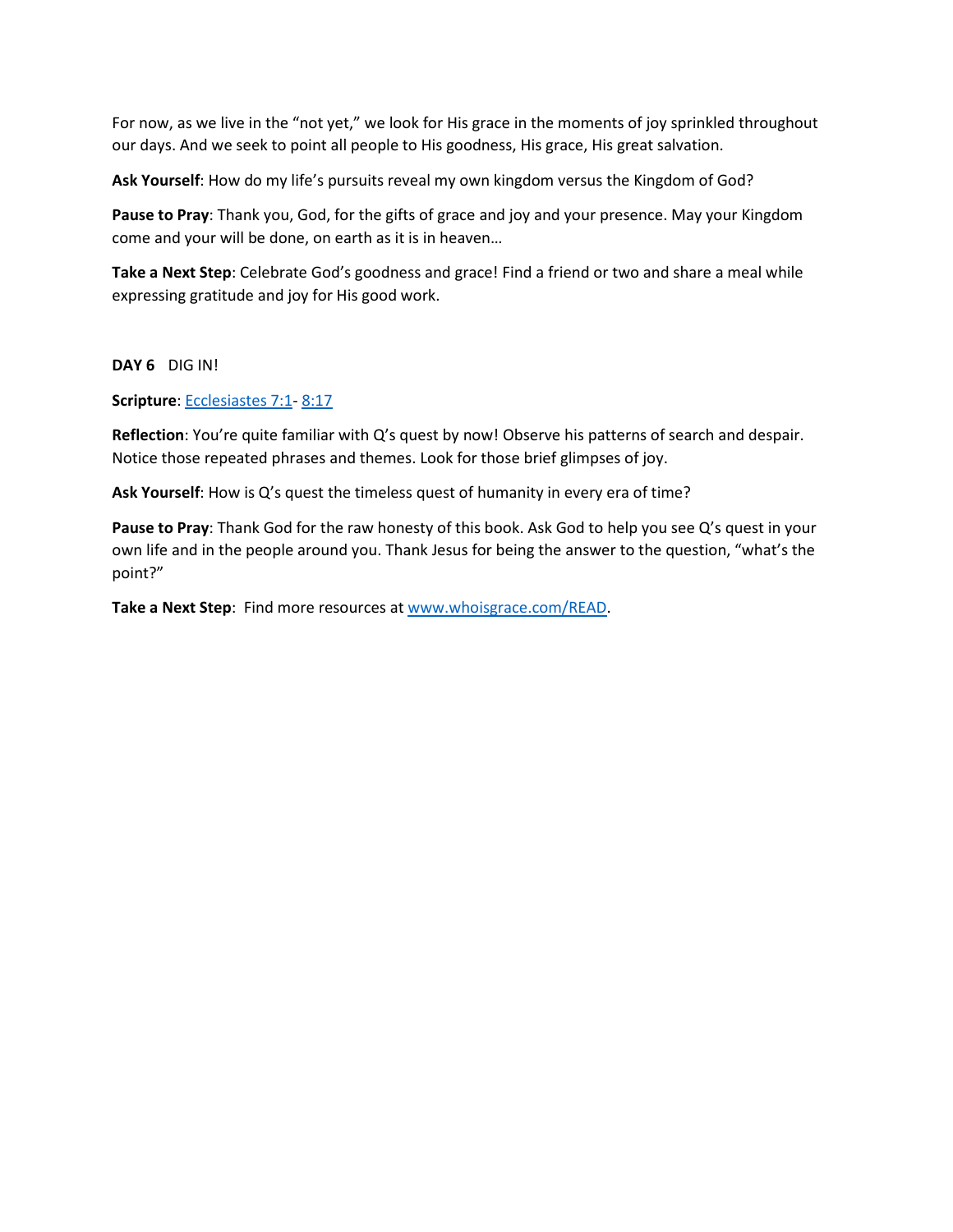**WHAT'S THE POINT? Ecclesiastes week 5 July 3, 2022**

#### **DAY 1** CELEBRATE EVERY DAY

#### **Scripture:** [Ecclesiastes 11:7-10,](https://biblehub.com/esv/ecclesiastes/11.htm#:~:text=7Light%20is,life%20are%20vanity.) [12:1-8;](https://biblehub.com/esv/ecclesiastes/12.htm#:~:text=Remember%20Your%20Creator,all%20is%20vanity.) [Psalm 16:7-11;](https://biblehub.com/esv/psalms/16.htm#:~:text=7I%20bless,are%20pleasures%20forevermore.) [Psalm 68:3;](https://biblehub.com/esv/psalms/68.htm#:~:text=But%20the%20righteous%20shall%20be%20glad%3B%0Athey%20shall%20exult%20before%20God%3B%0Athey%20shall%20be%20jubilant%20with%20joy!) [Psalm 118:24](https://biblehub.com/esv/psalms/118.htm#:~:text=24This%20is%20the%20day%20that%20the%20LORD%20has%20made%3B%0Alet%20us%20rejoice%20and%20be%20glad%20in%20it.) and [Philippians 4:4-7](https://biblehub.com/esv/philippians/4.htm#:~:text=4Rejoice%20in,in%20Christ%20Jesus.)

**Reflection:** After Q has exhausted his attempts to find meaning "under the sun" by seeking wisdom, success, and pleasure, he turns his attention to the reality of our physical aging and how inevitable it is that our time on earth will come to an end. Q's realism about growing old and the fleeting nature of all earthly pursuits leads him to issue advice to a young person; He prescribes celebrating each day as it comes and acknowledging God in all that we do. He finds that death's certainty offers us lessons on how to live our current life well.

Ecclesiastes 11:8 tells us "*if a person lives many years, let him rejoice in them all*." This instruction to rejoice, enjoy, and take pleasure in all the times of our lives is not a fanciful wish, optional extra, or unrealistic suggestion. The scriptures reveal how this is possible. The Psalms contain many declarations of joy and celebration in the days of the faithful and Philippians 4:4-7 commands rejoicing, even in the midst of difficult circumstances. What do you think is the common thread joining these declarations of rejoicing and finding joy?

**Ask Yourself**: What brings you the most joy? How do you most commonly celebrate? What does it look like for you to rejoice in the Lord?

**Pause to Pray**: Father God, I thank You today for *today*! I thank You for all the ways that You are at work in my life and in the lives of the ones I love. Help me to share these testimonies freely with whoever You place in my path. As I seek You each day, help my heart to REJOICE in You and your presence. Amen.

**Take a Next Step**: Challenge yourself to share a story of God's goodness with someone today. Describe some details of beauty and blessing that life with Him reveals. Take a little time to meditate on how He is present in every situation.

### **DAY 2** REMEMBER THAT LIFE IS FOR LIVING

#### **Scripture:** [Ecclesiastes 11:7-10,](https://biblehub.com/esv/ecclesiastes/11.htm#:~:text=7Light%20is,life%20are%20vanity.) [12:1-8;](https://biblehub.com/esv/ecclesiastes/12.htm#:~:text=Remember%20Your%20Creator,all%20is%20vanity.) [Lamentations](https://biblehub.com/esv/lamentations/3.htm#:~:text=19Remember%20my,in%20his%20youth.) 3:19-27[; Matthew 6:25-33](https://biblehub.com/esv/matthew/6.htm#:~:text=25%E2%80%9CTherefore%20I,added%20to%20you.)

**Reflection:** After going into great detail about how 'everything is meaningless,' Q instructs us to seize the day and enjoy our lives now, before our time runs out. He seems to know that this way of living might be challenging in the midst of everyday life circumstances because verse 11:10 cautions us to "*remove vexation* (or anxiety) *from your heart, and put away pain from your body*." The older we get, the more difficult we may find it is to fully embrace life. Time and trials begin to weigh us down, and fears and frustrations distract us. What can we learn from Lamentations 3 and Matthew 6 to help us live our *whole* lives to the fullest, as Q suggests?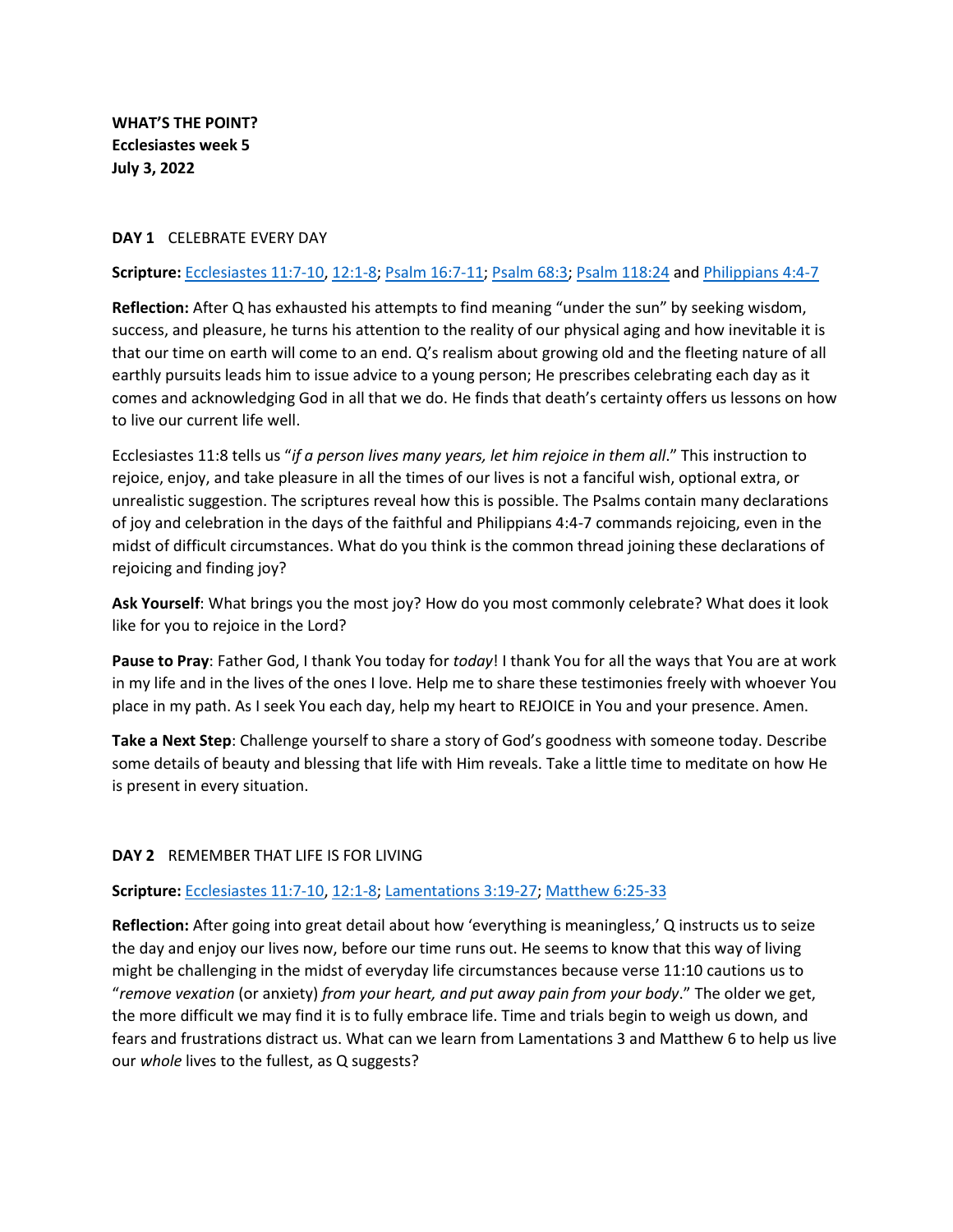**Ask Yourself**: In what kinds of situations or seasons do you find it most difficult to rejoice? Are there current circumstances holding you back? How can you start to embrace your one earthly life more fully?

Pause to Pray: Yahweh-shalom, you are my peace. Help me to remember in the midst of that you will provide all that I need and that my hope rests in you. Help me to fully engage in this life that you gave me and to rejoice in it every single day. Amen.

**Take a Next Step**: Spend a little time thinking about any areas of your life where fear or frustration may be limiting your joy. Ask God to show you a step that you can take to remove that barrier.

### **DAY 3** REMEMBER YOUR CREATOR

## **Scripture:** [Ecclesiastes 11:9](https://biblehub.com/esv/ecclesiastes/11.htm#:~:text=9Rejoice%2C%20O%20young%20man%2C%20in%20your%20youth%2C%20and%20let%20your%20heart%20cheer%20you%20in%20the%20days%20of%20your%20youth.%20Walk%20in%20the%20ways%20of%20your%20heart%20and%20the%20sight%20) and [12:1;](https://biblehub.com/esv/ecclesiastes/12.htm#:~:text=1Remember%20also%20your%20Creator%20in%20the%20days%20of%20your%20youth%2C%20before%20the%20evil%20days%20come%20and%20the%20years%20draw%20near%20of%20which%20you%20will%20say%2C%20%E2%80%9CI%20have%20n) [Deuteronomy 8:18;](https://biblehub.com/esv/deuteronomy/8.htm#:~:text=18You%20shall%20remember%20the%20LORD%20your%20God%2C%20for%20it%20is%20he%20who%20gives%20you%20power%20to%20get%20wealth%2C%20that%20he%20may%20confirm%20his%20covenant%20that%20he%20swore%20to%20your%20) [James 1:17;](https://biblehub.com/esv/james/1.htm#:~:text=17Every%20good%20gift%20and%20every%20perfect%20gift%20is%20from%20above%2C%20coming%20down%20from%20the%20Father%20of%20lights%2C%20with%20whom%20there%20is%20no%20variation%20or%20shadow%20due%20to%20change.d) 2 [Timothy 2:22;](https://biblehub.com/esv/2_timothy/2.htm#:~:text=22So%20flee%20youthful%20passions%20and%20pursue%20righteousness%2C%20faith%2C%20love%2C%20and%20peace%2C%20along%20with%20those%20who%20call%20on%20the%20Lord%20from%20a%20pure%20heart.) [Titus 2:11-14](https://biblehub.com/esv/titus/2.htm#:~:text=11For%20the,for%20good%20works.)

**Reflection:** As much as Q encourages us to live our one life to the fullest, he continues to point out that we should also live that life well – keeping in mind that God will hold us accountable for all that we do "under the sun." The solution? Enjoy your life by living it *for* God! Enjoy your life by living it *with* God! He instructs us to "*remember also your Creator in the days of your youth*."(Ecc 12:1) By this he means to remember, call to mind and to speak aloud who God is and consider Him in all the activities of our lives. If we intentionally remember that it is God who gives all good things and we involve Him in all aspects of living (actions, decisions, work, home, relationships, challenges… ) our days will be sweet and we will have nothing to fear in the coming judgment. Q wants us to build our lives on things of lasting value, not meaningless vapor. Based on today's reading, what do you think are some things of lasting value?

**Ask Yourself**: How much of your time and energy are you investing into things of lasting value? Are there any areas of your life that you have not recently considered God in?

Pause to Pray: Read **Psalm 63:1-8** and let it be an inspiration for your prayer today.

**Take a Next Step**: Make an honest assessment of your typical day's schedule. Are there any areas that you need to invite God into? Ask Him to show you any 'meaningless vapor' and commit to making changes that He guides you toward.

# **DAY 4** DEATH COMES FOR US ALL

# **Scripture:** [Ecclesiastes 12:1-8;](https://biblehub.com/esv/ecclesiastes/12.htm#:~:text=1Remember%20also,all%20is%20vanity.) [Psalm 89:47-48;](https://biblehub.com/esv/psalms/89.htm#:~:text=47Remember%20how%20short%20my%20time%20is!%0AFor%20what%20vanity%20you%20have%20created%20all%20the%20children%20of%20man!%0A48What%20man%20can%20live%20and%20never%20see%20death%3F%0AWho%20can%20deliver%20his) [Psalm 103:13-18;](https://biblehub.com/esv/psalms/103.htm#:~:text=13As%20a,do%20his%20commandments.) [1 Corinthians 15:19-26](https://biblehub.com/esv/1_corinthians/15.htm#:~:text=19If%20in,destroyed%20is%20death.)

**Reflection:** In Ecclesiastes 12, Q gives a poetic description of the onset of old age, as a person approaches the time of their physical death and prepares to go "to his eternal home." We don't often like to think about it, but life is fleeting and physical death is inevitable for us all. This may seem hard or depressing, but within the text, we see a foreshadowing of the truth that there is more to our lives than our physical "under the sun" experience. Q's references to 'eternal home' and the spirit returning to God may demonstrate a belief that death is not the end. Even if the writer didn't see it himself, his words present an unwitting prophecy of the saving work of Jesus to come. This is particularly interesting because the book of Ecclesiastes was written more than 500 years before the life, death and resurrection of Jesus Christ, which would ultimately deliver us from the power of death and make a way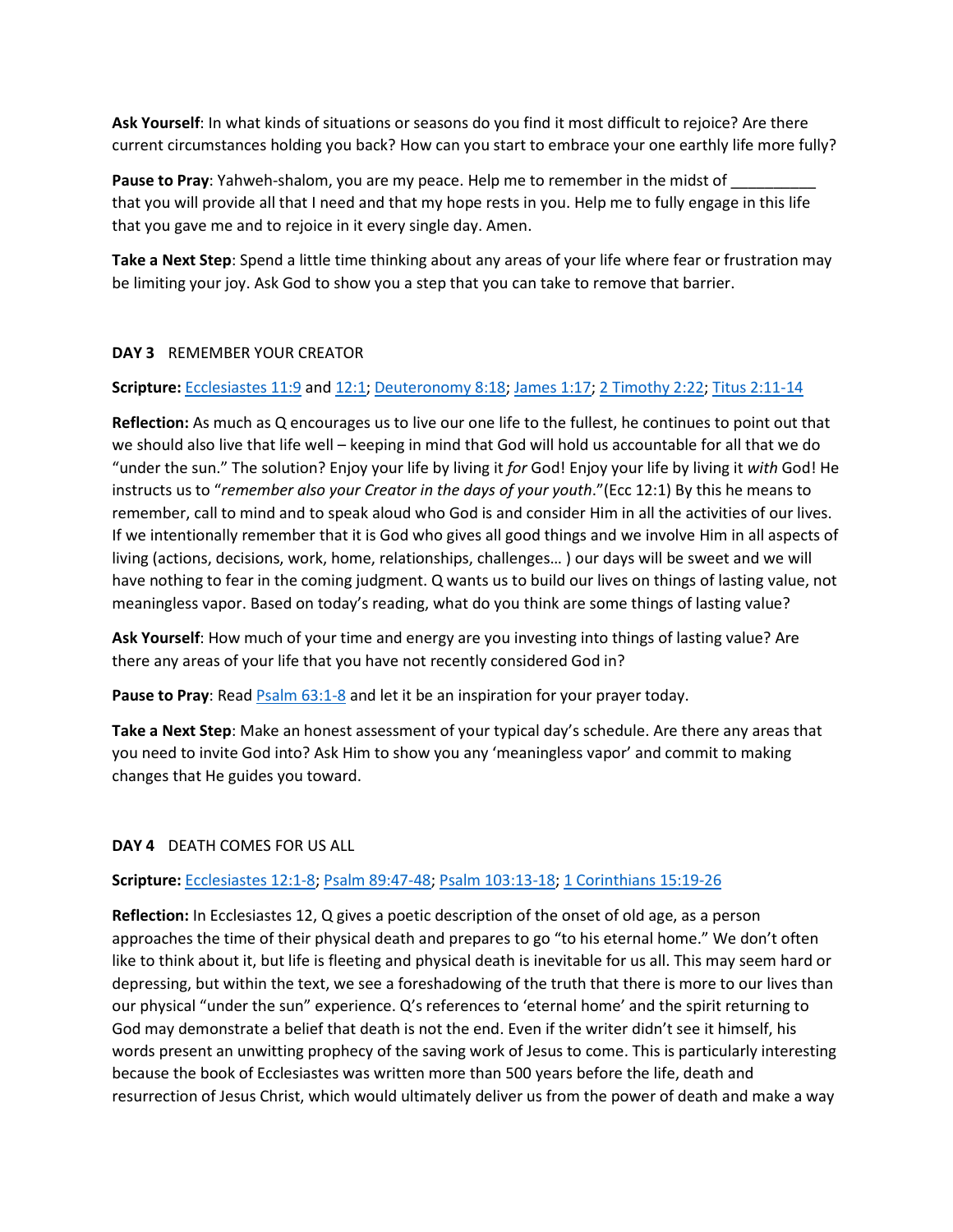for us to join Him in His eternal home. Based on the words of Q and those of Paul in 1 Corinthians, where is our ultimate hope and what role does death play in our story?

**Ask Yourself**: How does the reality of eventual physical death make you feel? How does that impact your faith journey?

**Pause to Pray**: Heavenly Father, thank you for sending Jesus to deliver us from the eternal power of death! Help me to spend my time here 'under the sun' wisely and grant me comfort as I face \_\_\_\_\_\_\_\_\_\_\_ in the meantime…

**Take a Next Step**: Spend some time journaling about the purpose you feel for your time on earth and exploring any fears you may have about the reality of death. Be sure to reflect on the hope of Jesus and the love of God as you do so.

## **DAY 5** HOW THEN WILL YOU LIVE

## **Scripture:** [Ecclesiastes 12:2-5;](https://biblehub.com/esv/ecclesiastes/12.htm#:~:text=2before%20the,about%20the%20streets%E2%80%94) [James 4:13-15;](https://biblehub.com/esv/james/4.htm#:~:text=13Come%20now,this%20or%20that.%E2%80%9D) [1 John 2:15-17;](https://biblehub.com/esv/1_john/2.htm#:~:text=15Do%20not,God%20abides%20forever.) [1 John 2:28-29;](https://biblehub.com/esv/1_john/2.htm#:~:text=28And%20now%2C%20little%20children%2C%20abide%20in%20him%2C%20so%20that%20when%20he%20appears%20we%20may%20have%20confidence%20and%20not%20shrink%20from%20him%20in%20shame%20at%20his%20coming.%2029If%20you%20kn) [Hebrews 3:12-15](https://biblehub.com/esv/hebrews/3.htm#:~:text=12Take%20care,in%20the%20rebellion.%E2%80%9D)

**Reflection:** Life is short! Q has spent twelve chapters describing how fleeting life and the things of the world are, and yet he encourages us to live that life fully, to the end. He compels us to enjoy life and serve God *while we can* – don't put it off until another day, don't waste precious time. In other words, our certain death should invigorate our current life. What guidance do the scriptures provide to motivate us to live a God-centered life now?

**Ask Yourself**: How often do you consider the fleeting nature of life when making decisions about how you will spend your time and where you will invest your energy? Are there any areas that you might need to consider more carefully?

**Pause to Pray**: Father God, I thank you for your everlasting love. Teach me how to abide fully in your purpose and your plans for me, even now. Reveal to me any ways in which I have fallen in love with the world and wandered away from you. Please lead me in the way I should live. All glory and honor and praise to you! Amen.

**Take a Next Step**: Are you procrastinating on anything God has asked you to do? Take some time to confess this to God and then ask Him to help you make a plan to get started.

### **DAY 6** DIG IN!

### **Scripture:** [Ecclesiastes 9:1-18,](https://biblehub.com/esv/ecclesiastes/9.htm#:~:text=Death%20Comes%20to,destroys%20much%20good.) [10:1-20](https://biblehub.com/esv/ecclesiastes/10.htm#:~:text=1Dead%20flies,tell%20the%20matter.)

**Reflection:** Spend some time continuing to read sequentially through Ecclesiastes, chapters 9 and 10 today. Maybe try reading the passage aloud with a friend. As you read, look for the two statements of an 'evil' done or seen under the sun. What implications may these two observations have on our expectations for daily life?

**Ask Yourself**: Have you ever found yourself feeling that life is 'unfair' when something did not go the way you expected it to? Did this impact your relationship or conversation with God in any way?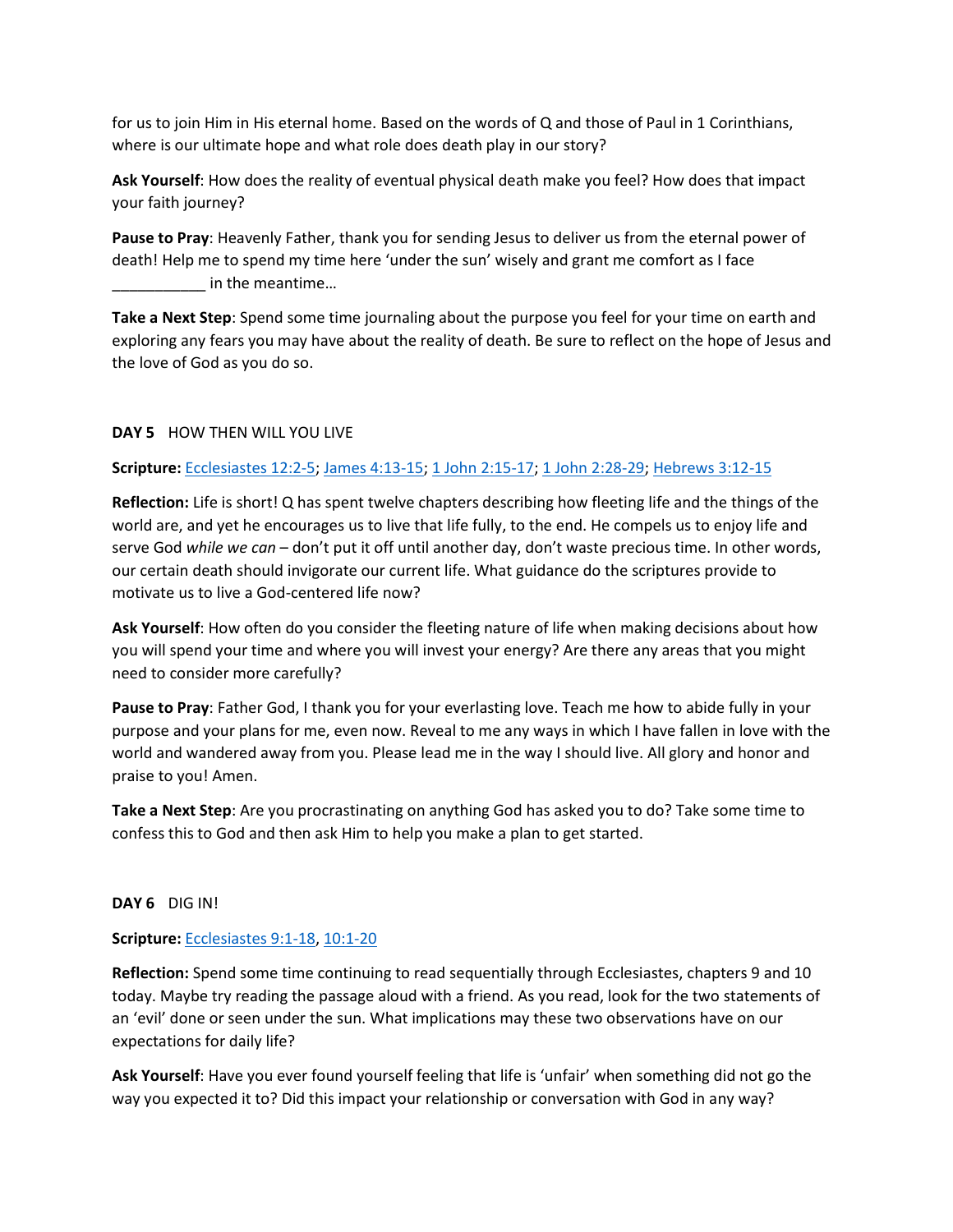**Pause to Pray**: Thank God for giving us nuggets of wisdom through the book of Ecclesiastes. Ask Him to help you trust your days to Him and release any earthly expectations that you may be holding too tightly 'under the sun.'

**Take a Next Step**: Choose a portion of today's reading and determine to memorize it. Start by writing it out and placing it somewhere you will see it easily throughout the day.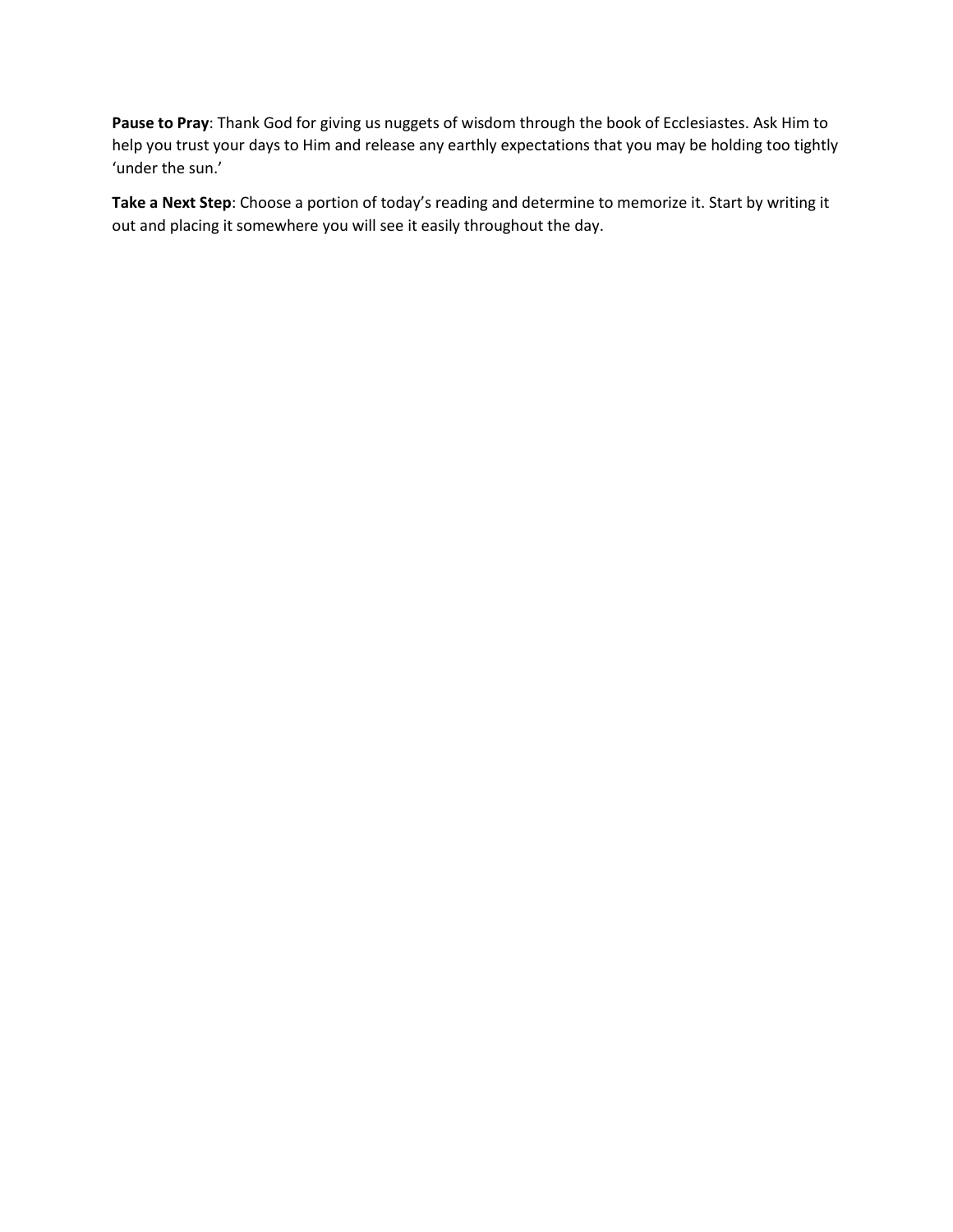**WHAT'S THE POINT? Ecclesiastes week 6 July 10, 2022**

#### **DAY 1** SEEING THE BEAUTY

### **Scripture:** [Ecclesiastes 12:9-14;](https://biblehub.com/esv/ecclesiastes/12.htm#:~:text=9Besides%20being,good%20or%20evil.) [Psalm 51:6;](https://biblehub.com/esv/psalms/51.htm#:~:text=6Behold%2C%20you%20delight%20in%20truth%20in%20the%20inward%20being%2C%0Aand%20you%20teach%20me%20wisdom%20in%20the%20secret%20heart.) [Psalm 1:1-2;](https://biblehub.com/esv/psalms/1.htm#:~:text=1Blessed%20is%20the%20mana%0Awho%20walks%20not%20in%20the%20counsel%20of%20the%20wicked%2C%0Anor%20stands%20in%20the%20way%20of%20sinners%2C%0Anor%20sits%20in%20the%20seat%20of%20scoffers%3B%0A2but%20his%20deli) [Psalm 119:9-16](https://biblehub.com/esv/psalms/119.htm#:~:text=9How%20can,forget%20your%20word.)

**Reflection:** After describing all of Q's explorations and musings, the writer of Ecclesiastes offers us a mini-commentary on the book. Through this we learn that Q's observations are meant to bring us four things: delight, pain, reverence and preparation. Over the next four days we'll take a look at pain, reverence and preparation. Today let's consider his intention to bring us Delight.

Although our current perspective might find the book gloomy or pessimistic at times, Ecclesiastes 12:10 says that "*the Preacher sought to find words of delight*." It continues on to state that "*he wrote words of truth*." Those two statements aren't necessarily separate ideas. The composition of the book in its original form brought delight because it was simultaneously beautiful and true. It was beautiful in the way it expressed ideas poetically, but also beautiful *because* it was true. Psalm 51 tells us that God delights in the truth. The writers of Psalms 1 and 119 share that they delight in God's law and statutes, which are clear statements of God's truth, and that they love to meditate on these things. So, by nature, we are created to appreciate truth in our inmost being. Q understood this and sought to delight his students by seeking truth and writing about it.

**Ask Yourself**: What sections of the book of Ecclesiastes do you find the most difficult to appreciate? Which do you find the most encouraging? Are there any that you would describe as delightful?

**Pause to Pray**: Thank God for making His truth accessible and delightful. Ask Him to grant you greater insight as you take time to meditate on His word.

**Take a Next Step**: Look back through the earlier chapters of the book. Choose a short section of wisdom statements that grabs your attention and spend some time meditating on its truth and beauty.

### **DAY 2** THE TRUTH HURTS SOMETIMES

#### **Scripture:** [Ecclesiastes 12:11;](https://biblehub.com/esv/ecclesiastes/12.htm#:~:text=11The%20words%20of%20the%20wise%20are%20like%20goads%2C%20and%20like%20nails%20firmly%20fixed%20are%20the%20collected%20sayings%3B%20they%20are%20given%20by%20one%20Shepherd.) [Psalm](https://biblehub.com/esv/psalms/23.htm#:~:text=4Even%20though%20I%20walk%20through%20the%20valley%20of%20the%20shadow%20of%20death%2Cc%0AI%20will%20fear%20no%20evil%2C%0Afor%20you%20are%20with%20me%3B%0Ayour%20rod%20and%20your%20staff%2C%0Athey%20comfort%2) 23:4; [Proverbs 13:24;](https://biblehub.com/esv/proverbs/13.htm#:~:text=24Whoever%20spares%20the%20rod%20hates%20his%20son%2C%0Abut%20he%20who%20loves%20him%20is%20diligent%20to%20discipline%20him.i) [Acts 26:14](https://biblehub.com/esv/acts/26.htm#:~:text=14And%20when%20we%20had%20all%20fallen%20to%20the%20ground%2C%20I%20heard%20a%20voice%20saying%20to%20me%20in%20the%20Hebrew%20language%2Ca%20%E2%80%98Saul%2C%20Saul%2C%20why%20are%20you%20persecuting%20me%3F%20)

**Reflection:** Q's observations are meant to bring us certain types of pain. Ecclesiastes 12:11 refers to the words as goads and '*like nails firmly fixed'*. The imagery here is un-mistakenly related to that of a shepherd leading a flock. A herder would typically carry a goad – a stick with a pointed end - or a rod with sharp nails on the end. These instruments were used to prod the animals in the direction that they needed to go, whether toward fresh pasture, clean water, or the overnight protection of a pen. Any animal wandering off would feel the corrective poke of a goad to get them back on track.

Q's words bring corrective guidance like this. We may not always like it, and the truth may sometimes hurt, but its intention is only for our guidance and our good. Why do you think that God brings this imagery into his conversation with Saul in Acts 26?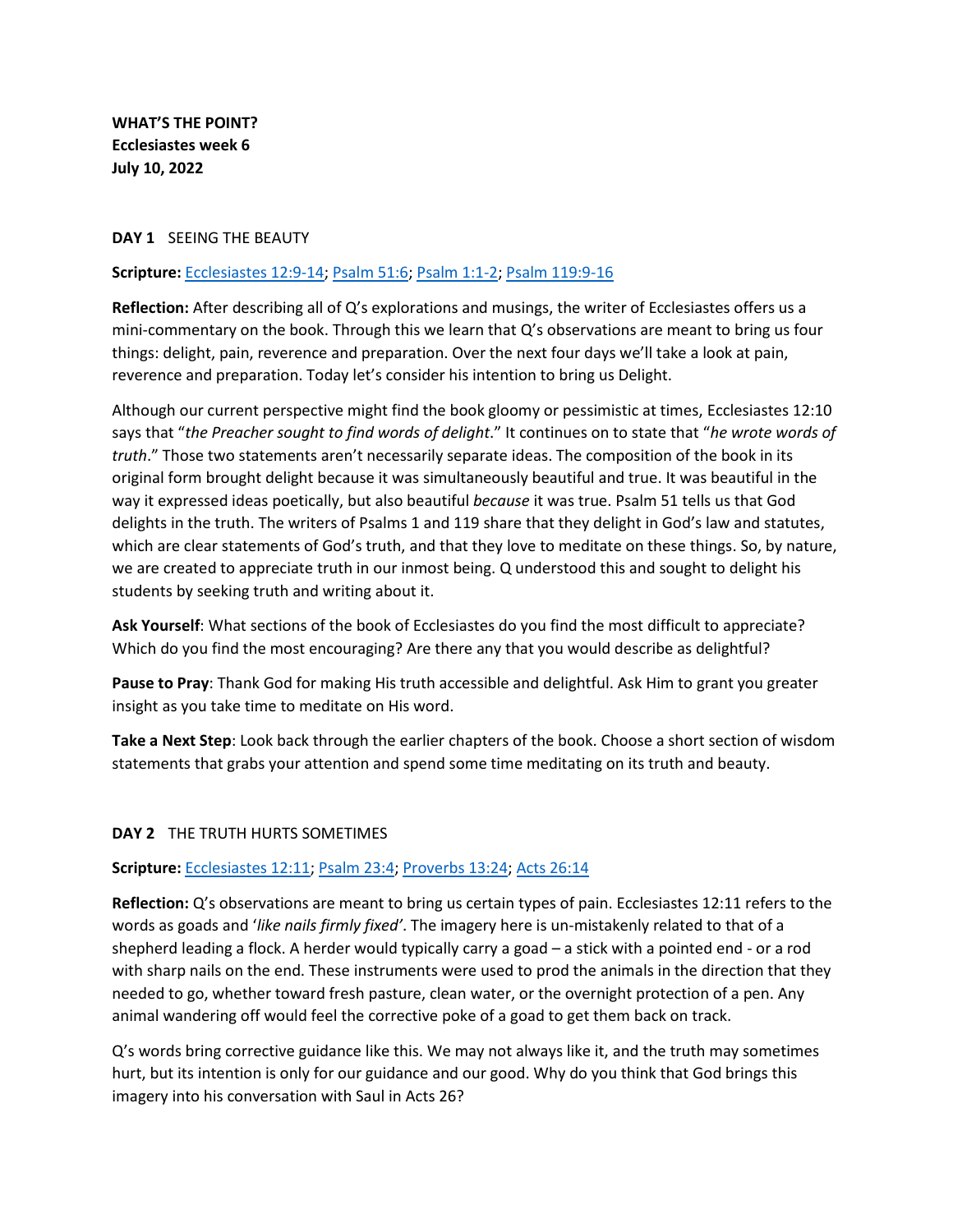**Ask Yourself**: When was the last time you submitted to the Bible's teaching even though you didn't like what it said? How did the pain of the truth help you to change direction? Are there any situations that you are currently feeling the prodding of God's re-direction but you have not yet turned around?

**Pause to Pray**: Yahweh Rohi, you are my Shepherd. Thank you for loving me enough to discipline me. I pray that you will continue to lead and guide me in \_\_\_\_\_\_\_\_\_\_. Help me to heed the direction of your truth…

**Take a Next Step**: As you continue to read scripture during your chair time this week, pay attention to any passages that 'rub you the wrong way.' Ask God for revelation about how His truth might be leading you to change course.

### **DAY 3** THE BEST KIND OF FEAR

## **Scripture:** Ecclesiastes 12:13; Proverbs 9:10; Proverbs 28:14; Deuteronomy 30:15-20

**Reflection:** As we near the end of the last chapter of Ecclesiastes, we finally encounter Q's primary observation and conclusion – the whole duty of man is to "*Fear God and keep His commandments*." The term 'fear' is used two different ways in the scriptures; one is related to the fear of being hurt and the other refers to reverential awe, amazement and wonder, particularly before the greatness of God. It's this reverential awe that Q is referring to. It turns out that the meaningful life that Q was seeking could not be found in anything 'under the sun.' It can only be found in our relationship with and service of God.

The Proverbs tell us that those who fear the Lord are blessed and that those who 'harden' their hearts face trouble. This same truth could be found in God's covenant relationship with the Israelites, long before they entered the promised land. How do these examples relate to the truth that Q proposes?

**Ask Yourself**: Have you ever found yourself afraid of being hurt by God? Why do you think you felt that way? Have you ever experienced the fear (reverential awe) of the Lord? How did that feel different?

**Pause to Pray**: Almighty God, you are holy and awesome and I praise you today for Continue to teach me to regard you with the 'right' kind of fear. Let my heart be soft and open toward your truth, that I might grow in relationship with you each day. Amen.

**Take a Next Step**: Perform a little heart-check. Spend some time in prayer asking God to show you any areas in which your heart is hardened and unable to receive God's truth. Share what you learn with a trusted friend in the faith and pray together for healing and forgiveness.

# **DAY 4** MOTIVATION MATTERS

# **Scripture:** Ecclesiastes 12:13; Matthew 22:36-40; John 15:10-11; 1 Peter 1:13-25

**Reflection:** Ecclesiastes 12:13 instructs us to do two things; the first is to '*Fear God'*, which we started talking about yesterday. The second instruction related to reverence of God is to '*keep His commandments*.' On the surface this sounds like simple obedience. However, like truth and delight (see Day 7), fearing God and keeping His commandments are interrelated.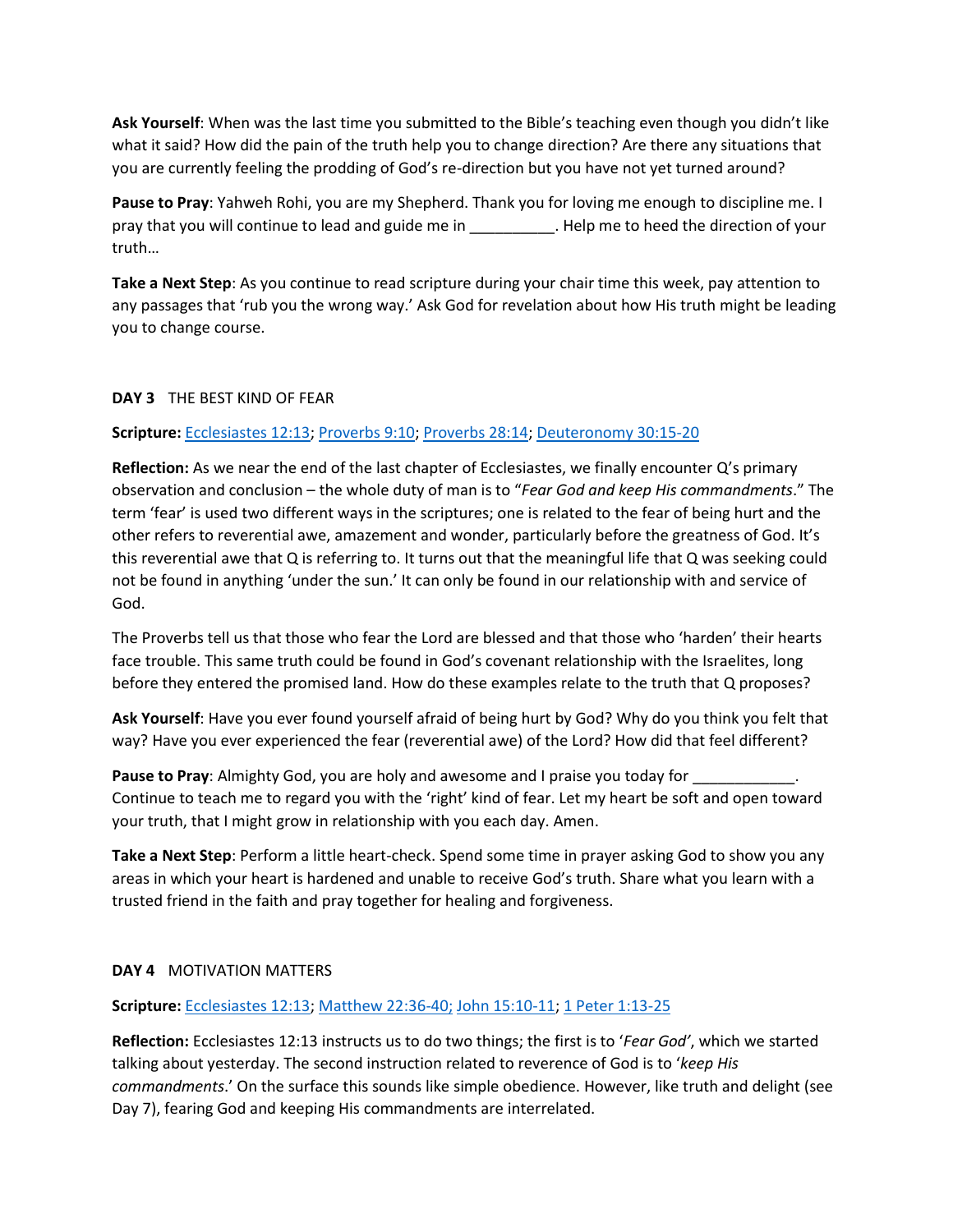With obedience to God, motivation matters. If we obey because of a fear of punishment (being hurt), as opposed to obeying with reverential awe, our experience will be unsatisfying and our hearts will be hardened toward him. In contrast, a heart softened toward the things of God will reside in His love and be blessed. A servant that obeys out of reverential awe acknowledges that nothing of this world has saved him; God and God alone is worthy of praise.

**Ask Yourself**: What type of situations tempt you to obey God out of any motivation other than reverential awe? What are those other motivations? What type of situations do you find it difficult to obey God's commands regardless of motivation?

**Pause to Pray**: Confess any misplaced motivations that you may have and receive His forgiveness. Ask Him to purify your heart as you seek to follow Him in true obedience of His commands.

**Take a Next Step**: Read Matthew 22:36-40. Prayerfully consider how faithfully you are keeping the 'greatest' commandment. Is there room for improvement? Ask God for help!

## **DAY 5** A LIFETIME TO PREPARE

**Scripture:** Ecclesiastes 12:14; Psalm 9:7; Romans 2:1-16; 1 Peter 4:1-11

**Reflection:** The fourth intention of Q's observations is to highlight the importance of preparation. While we are living our one, crazy life 'under the sun' we need to be aware that "*God will bring every deed into judgment, with every secret thing, whether good or evil*."(Ecc 12:14).

There are so many hard and horrible things going on in our world today, many without apparent consequence. We get frustrated, we don't understand and sometimes we want to take matters into our own hands to fight or attempt to redeem. But that isn't our job and it will never work.

But God. God has established His throne for justice. In the end, God himself will put all things right.

The thing about justice, though, is that it doesn't just apply to the 'other guy.' We all need to be intentional about preparing to meet him. Thankfully, Jesus has made a way for us to be redeemed and if we spend our time 'under the sun' fearing God and keeping His commandments, we will receive eternal life through Jesus Christ.

**Ask Yourself**: How ready are you to encounter God's righteous judgment? Is there anything in your heart and mind that needs some preparation?

**Pause to Pray**: Merciful Father, I thank you for scriptures that tell us the truth and help us to live in a way that honors you. Forgive me for The Mass Please continue to guide me in the way I should go...

**Take a Next Step**: Part of preparation for living ready involves lightening our load. Schedule time with a trusted faith partner (pastor, spouse, small group leader, friend…) and confess any thoughts or behaviors that are holding you back. Seek God's forgiveness and receive it!